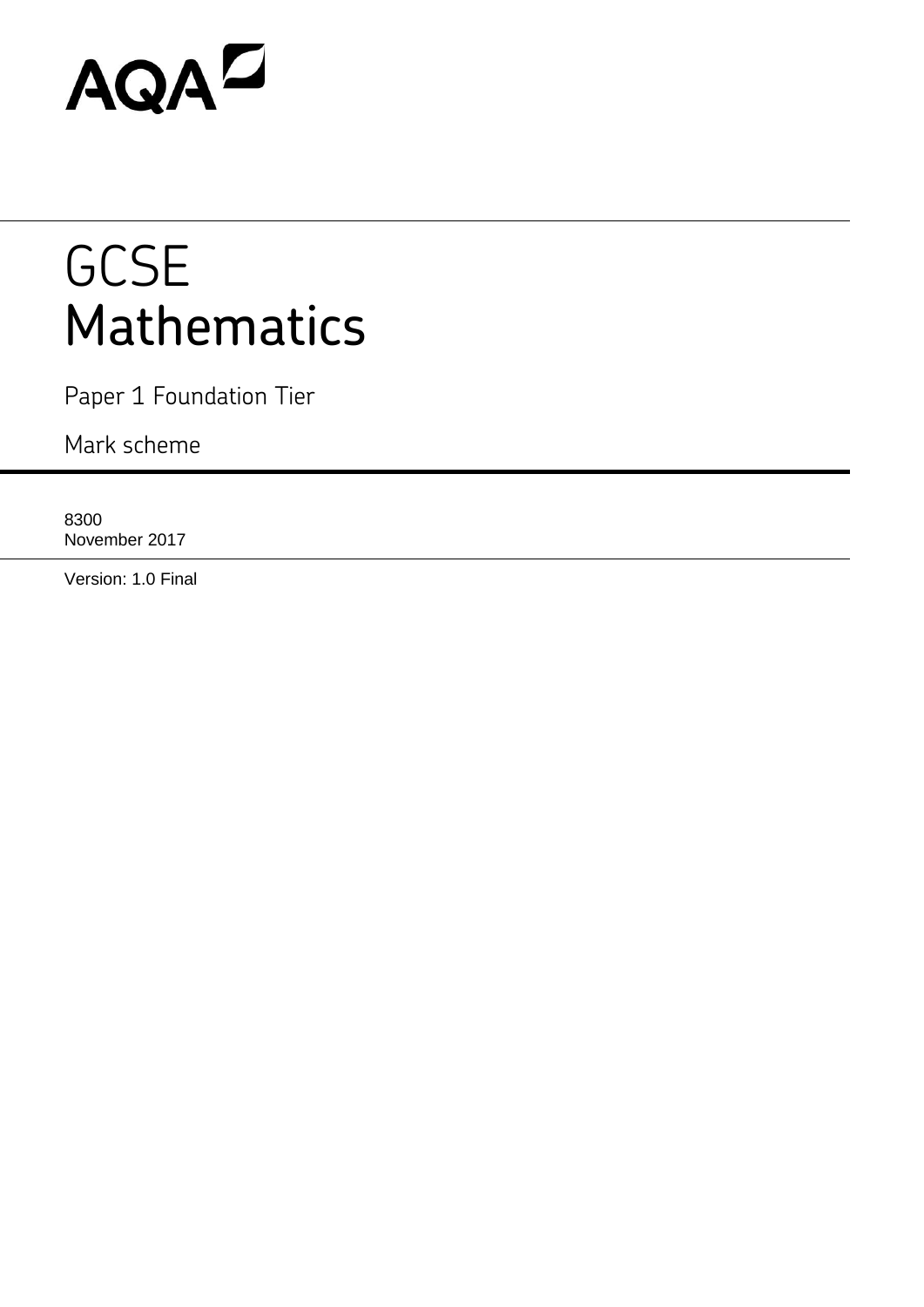Mark schemes are prepared by the Lead Assessment Writer and considered, together with the relevant questions, by a panel of subject teachers. This mark scheme includes any amendments made at the standardisation events which all associates participate in and is the scheme which was used by them in this examination. The standardisation process ensures that the mark scheme covers the students' responses to questions and that every associate understands and applies it in the same correct way. As preparation for standardisation each associate analyses a number of students' scripts. Alternative answers not already covered by the mark scheme are discussed and legislated for. If, after the standardisation process, associates encounter unusual answers which have not been raised they are required to refer these to the Lead Assessment Writer.

It must be stressed that a mark scheme is a working document, in many cases further developed and expanded on the basis of students' reactions to a particular paper. Assumptions about future mark schemes on the basis of one year's document should be avoided; whilst the guiding principles of assessment remain constant, details will change, depending on the content of a particular examination paper.

Further copies of this mark scheme are available from aqa.org.uk

Copyright © 2017 AQA and its licensors. All rights reserved.

AQA retains the copyright on all its publications. However, registered schools/colleges for AQA are permitted to copy material from this booklet for their own internal use, with the following important exception: AQA cannot give permission to schools/colleges to photocopy any material that is acknowledged to a third party even for internal use within the centre.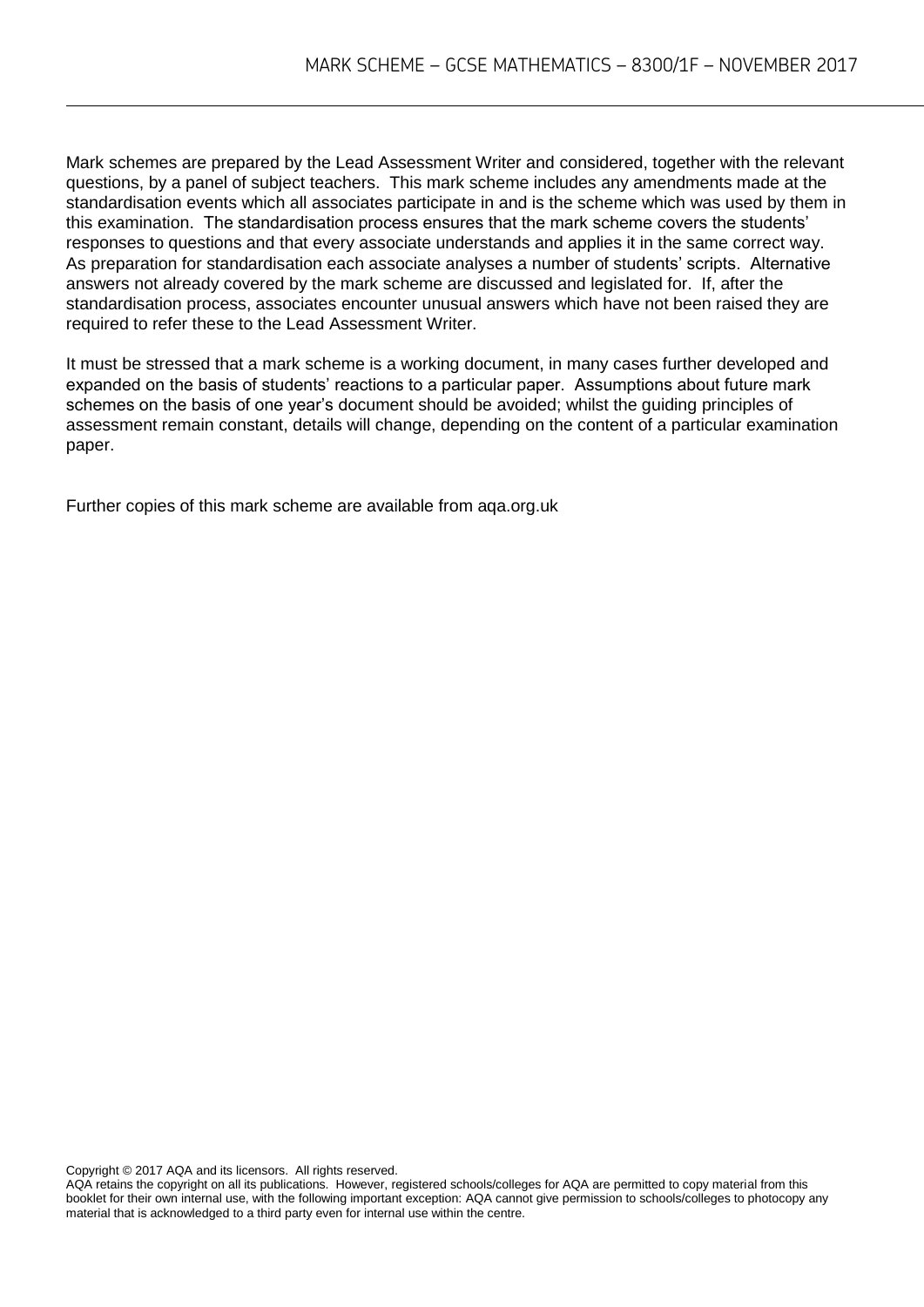#### **Glossary for Mark Schemes**

GCSE examinations are marked in such a way as to award positive achievement wherever possible. Thus, for GCSE Mathematics papers, marks are awarded under various categories.

If a student uses a method which is not explicitly covered by the mark scheme the same principles of marking should be applied. Credit should be given to any valid methods. Examiners should seek advice from their senior examiner if in any doubt.

| M               | Method marks are awarded for a correct method which could lead<br>to a correct answer.                                                       |
|-----------------|----------------------------------------------------------------------------------------------------------------------------------------------|
| A               | Accuracy marks are awarded when following on from a correct<br>method. It is not necessary to always see the method. This can be<br>implied. |
| B               | Marks awarded independent of method.                                                                                                         |
| ft              | Follow through marks. Marks awarded for correct working<br>following a mistake in an earlier step.                                           |
| <b>SC</b>       | Special case. Marks awarded for a common misinterpretation<br>which has some mathematical worth.                                             |
| M dep           | A method mark dependent on a previous method mark being<br>awarded.                                                                          |
| <b>B</b> dep    | A mark that can only be awarded if a previous independent mark<br>has been awarded.                                                          |
| <b>oe</b>       | Or equivalent. Accept answers that are equivalent.                                                                                           |
|                 | eg accept 0.5 as well as $\frac{1}{2}$                                                                                                       |
| [a, b]          | Accept values between a and b inclusive.                                                                                                     |
| [a, b)          | Accept values $a \leq$ value $\leq b$                                                                                                        |
| 3.14            | Accept answers which begin 3.14 eg 3.14, 3.142, 3.1416                                                                                       |
| Use of brackets | It is not necessary to see the bracketed work to award the marks.                                                                            |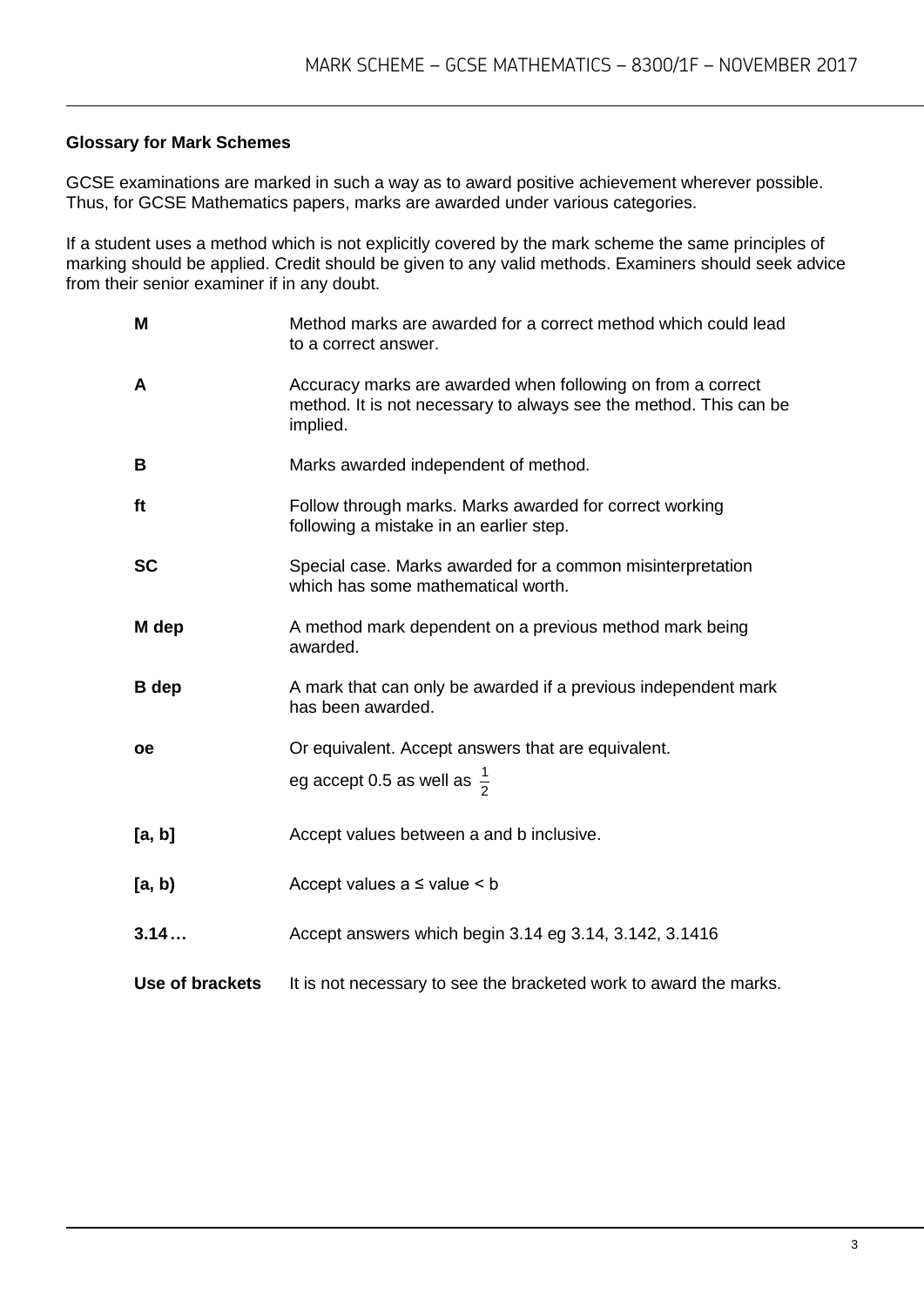#### Examiners should consistently apply the following principles

#### **Diagrams**

Diagrams that have working on them should be treated like normal responses. If a diagram has been written on but the correct response is within the answer space, the work within the answer space should be marked. Working on diagrams that contradicts work within the answer space is not to be considered as choice but as working, and is not, therefore, penalised.

#### **Responses which appear to come from incorrect methods**

Whenever there is doubt as to whether a student has used an incorrect method to obtain an answer, as a general principle, the benefit of doubt must be given to the student. In cases where there is no doubt that the answer has come from incorrect working then the student should be penalised.

#### **Questions which ask students to show working**

Instructions on marking will be given but usually marks are not awarded to students who show no working.

#### **Questions which do not ask students to show working**

As a general principle, a correct response is awarded full marks.

#### **Misread or miscopy**

Students often copy values from a question incorrectly. If the examiner thinks that the student has made a genuine misread, then only the accuracy marks (A or B marks), up to a maximum of 2 marks are penalised. The method marks can still be awarded.

#### **Further work**

Once the correct answer has been seen, further working may be ignored unless it goes on to contradict the correct answer.

#### **Choice**

When a choice of answers and/or methods is given, mark each attempt. If both methods are valid then M marks can be awarded but any incorrect answer or method would result in marks being lost.

#### **Work not replaced**

Erased or crossed out work that is still legible should be marked.

#### **Work replaced**

Erased or crossed out work that has been replaced is not awarded marks.

#### **Premature approximation**

Rounding off too early can lead to inaccuracy in the final answer. This should be penalised by 1 mark unless instructed otherwise.

#### **Continental notation**

Accept a comma used instead of a decimal point (for example, in measurements or currency), provided that it is clear to the examiner that the student intended it to be a decimal point.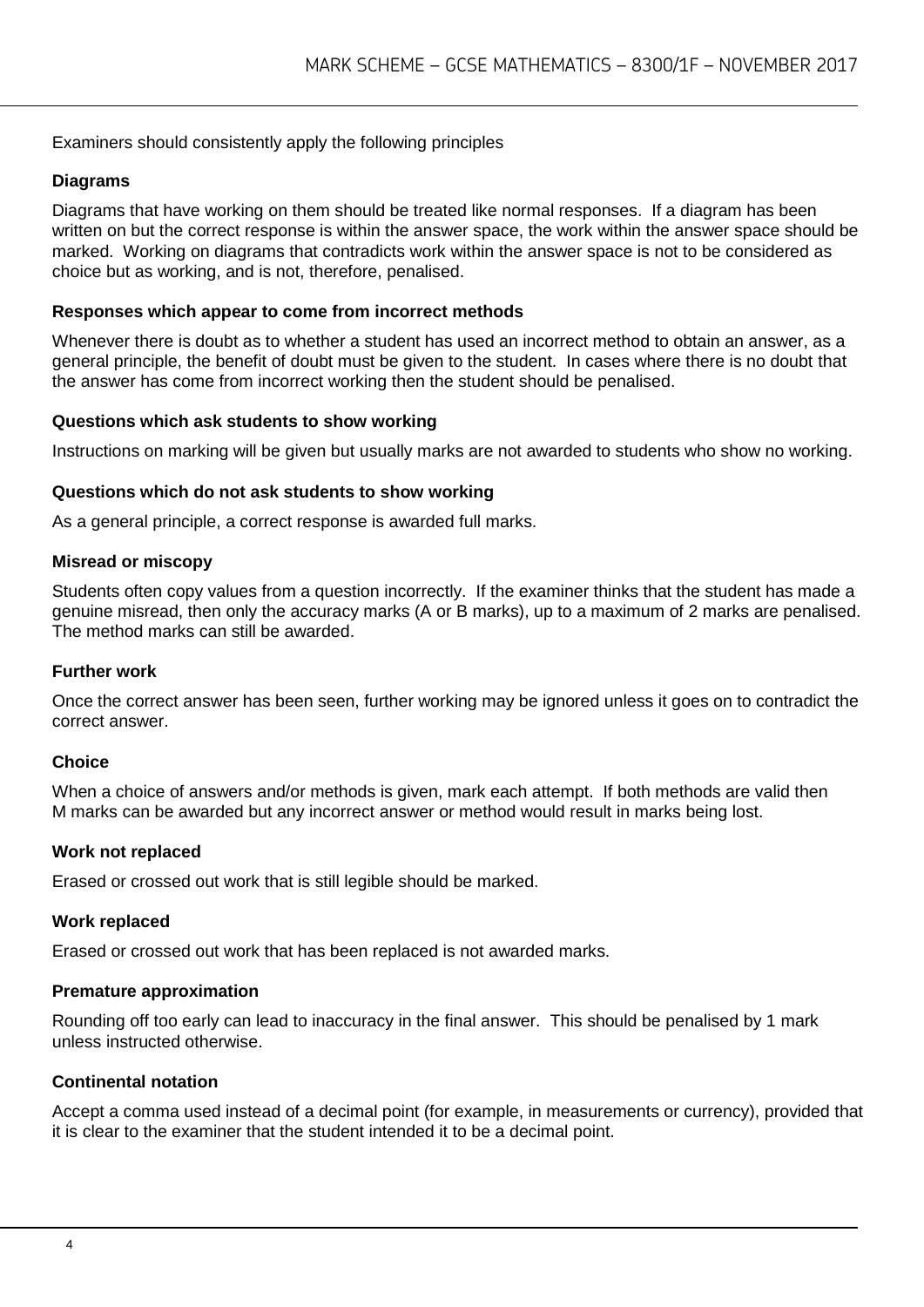| Question | <b>Answer</b> | <b>Mark</b>                | <b>Comments</b> |  |
|----------|---------------|----------------------------|-----------------|--|
|          |               |                            |                 |  |
|          | 0.6           | <b>B1</b>                  |                 |  |
|          |               | <b>Additional Guidance</b> |                 |  |
|          |               |                            |                 |  |

| 75                         | B <sub>1</sub> |  |  |  |
|----------------------------|----------------|--|--|--|
| <b>Additional Guidance</b> |                |  |  |  |
|                            |                |  |  |  |

|   | Rhombus                    | <b>B1</b> |  |  |  |  |
|---|----------------------------|-----------|--|--|--|--|
| っ | <b>Additional Guidance</b> |           |  |  |  |  |
|   |                            |           |  |  |  |  |

|  | $-19$                      | B <sub>1</sub> |  |  |
|--|----------------------------|----------------|--|--|
|  | <b>Additional Guidance</b> |                |  |  |
|  |                            |                |  |  |

|    | ⇁<br>1 | B <sub>1</sub>             |  |
|----|--------|----------------------------|--|
| 5a |        | <b>Additional Guidance</b> |  |
|    |        |                            |  |

|                | У                          | <b>B</b> 1 |  |  |
|----------------|----------------------------|------------|--|--|
| 5 <sub>b</sub> | <b>Additional Guidance</b> |            |  |  |
|                |                            |            |  |  |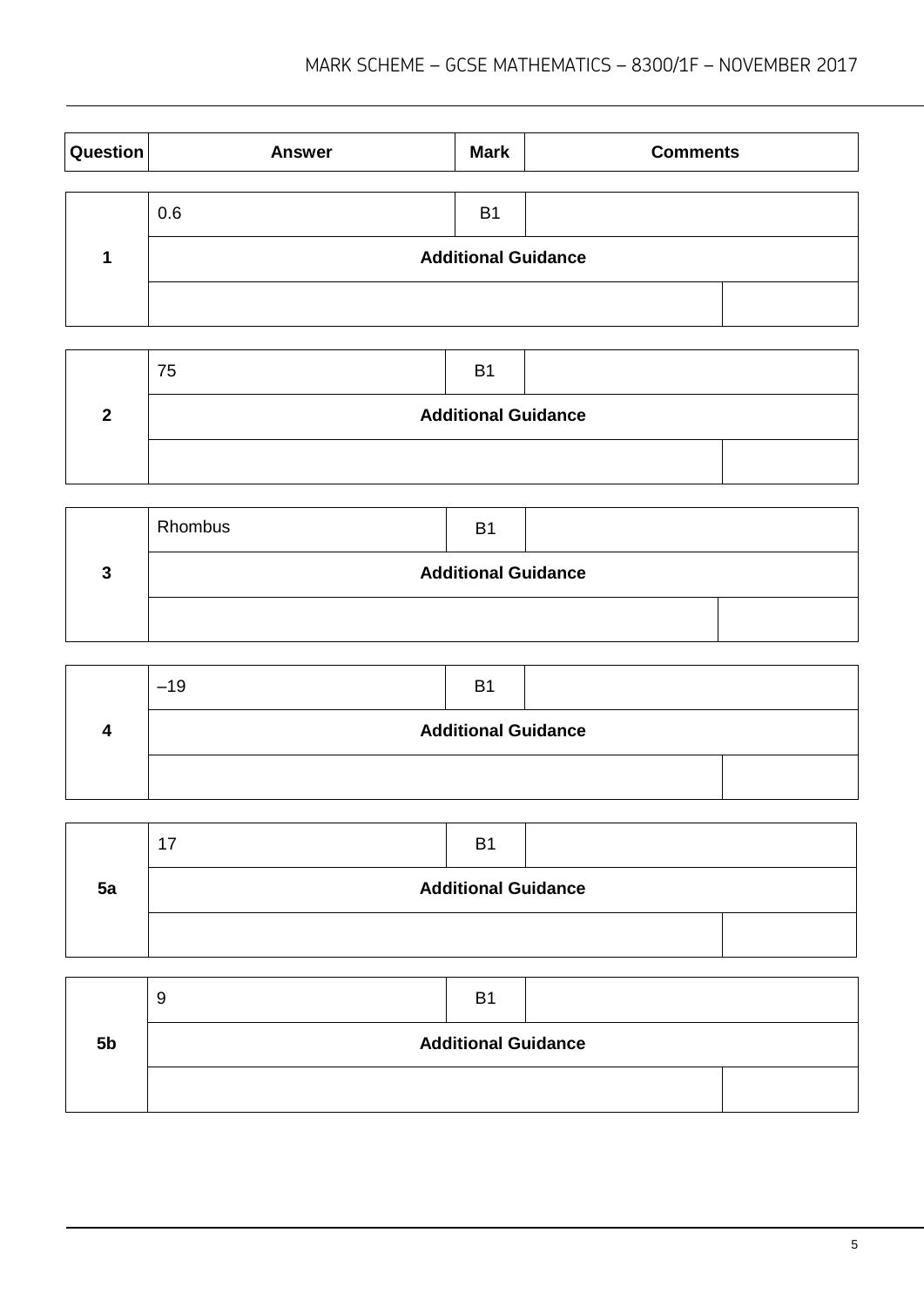| <b>Question</b> | <b>Answer</b> | <b>Mark</b>                | <b>Comments</b> |  |  |  |  |
|-----------------|---------------|----------------------------|-----------------|--|--|--|--|
|                 |               |                            |                 |  |  |  |  |
| 5c              | $-2$          | <b>B1</b>                  |                 |  |  |  |  |
|                 |               | <b>Additional Guidance</b> |                 |  |  |  |  |
|                 |               |                            |                 |  |  |  |  |

|    | Division set up, with 8 and a remainder<br>3 seen in correct position<br>or<br>$830 \leq$ answer < 840 but not 834 | M1                         | 8<br>8<br>74<br>9<br>$91^374$<br>$8 \frac{8}{5}$<br><b>or</b><br>3 |
|----|--------------------------------------------------------------------------------------------------------------------|----------------------------|--------------------------------------------------------------------|
| 6a | 834                                                                                                                | A <sub>1</sub>             |                                                                    |
|    |                                                                                                                    | <b>Additional Guidance</b> |                                                                    |
|    | Build up method or chunking method must lead to<br>$830 \leq$ answer < 840 to score M1 or better                   |                            |                                                                    |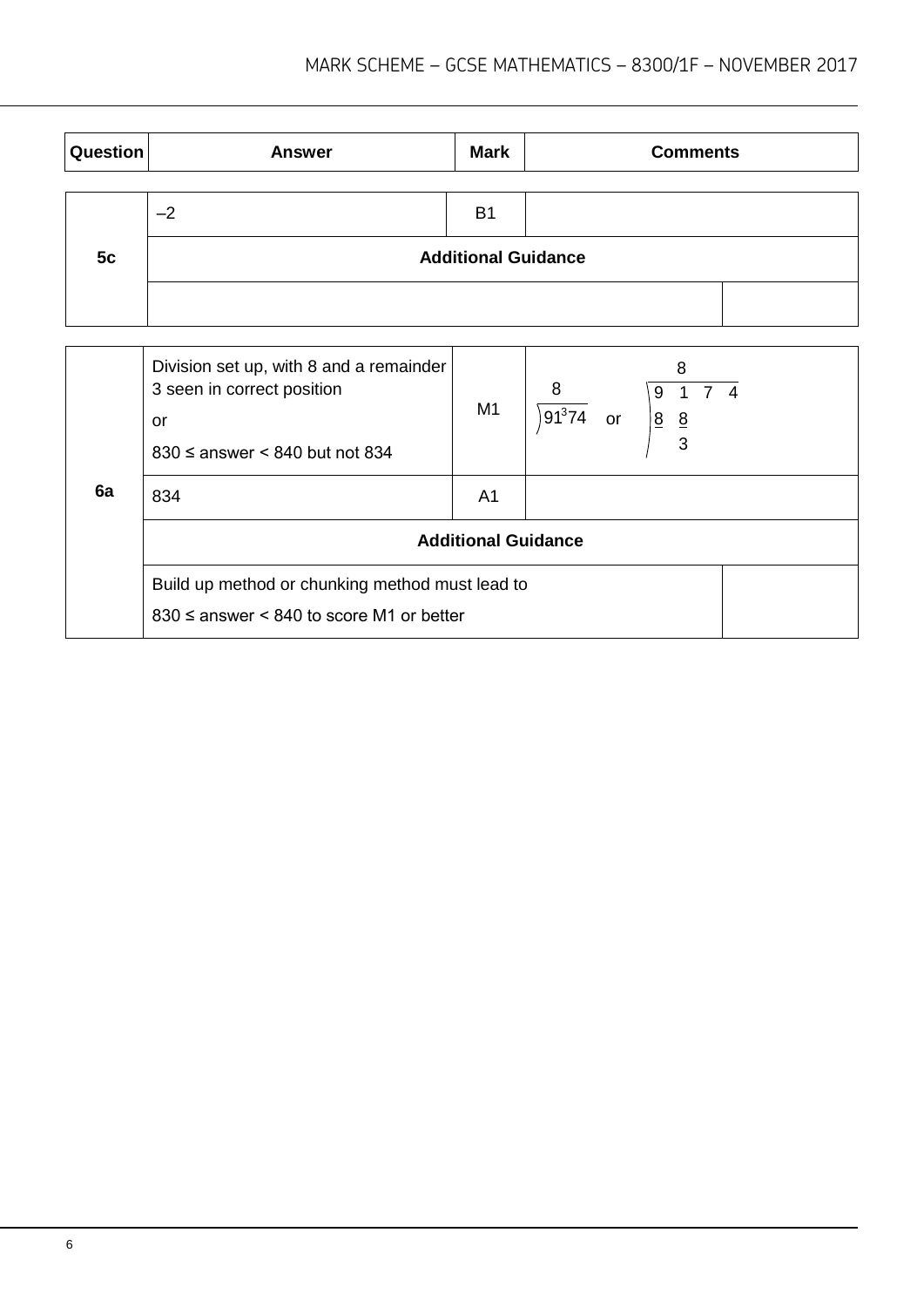| Question | <b>Answer</b>                                                                                                                                                                                                                                                                                                             | <b>Mark</b>      | <b>Comments</b>                                                                                   |                         |  |
|----------|---------------------------------------------------------------------------------------------------------------------------------------------------------------------------------------------------------------------------------------------------------------------------------------------------------------------------|------------------|---------------------------------------------------------------------------------------------------|-------------------------|--|
|          | $rac{35}{42}$ (+) $rac{18}{42}$                                                                                                                                                                                                                                                                                           | M1               | <b>oe</b><br>fractions with a correct common<br>denominator and at least one correct<br>numerator |                         |  |
|          | $\frac{53}{42}$                                                                                                                                                                                                                                                                                                           | A <sub>1</sub>   | oe improper fraction                                                                              |                         |  |
|          | $1\frac{11}{42}$                                                                                                                                                                                                                                                                                                          | B <sub>1ft</sub> | oe mixed number<br>ft for correct conversion of an improper<br>fraction to a mixed number         |                         |  |
| 6b       | <b>Additional Guidance</b>                                                                                                                                                                                                                                                                                                |                  |                                                                                                   |                         |  |
|          | For B1ft the mixed number must not be an integer                                                                                                                                                                                                                                                                          |                  |                                                                                                   |                         |  |
|          | Beware $5 + 3 = 53$                                                                                                                                                                                                                                                                                                       |                  |                                                                                                   | M <sub>0</sub>          |  |
|          | When attempts are made to cancel the fraction, full marks cannot be<br>scored<br>$\frac{53}{42} = \frac{9}{4} = 2\frac{1}{4}$ (attempt to cancel occurs before conversion to mixed<br>number)<br>$\frac{53}{42}$ = 1 $\frac{11}{42}$ = 1 $\frac{1}{3}$ (attempt to cancel occurs after completely correct answer<br>seen) |                  |                                                                                                   | <b>M1A1B0</b><br>M1A1B0 |  |
|          |                                                                                                                                                                                                                                                                                                                           |                  |                                                                                                   |                         |  |

|    |                            | B1 |  |  |
|----|----------------------------|----|--|--|
| 7a | <b>Additional Guidance</b> |    |  |  |
|    |                            |    |  |  |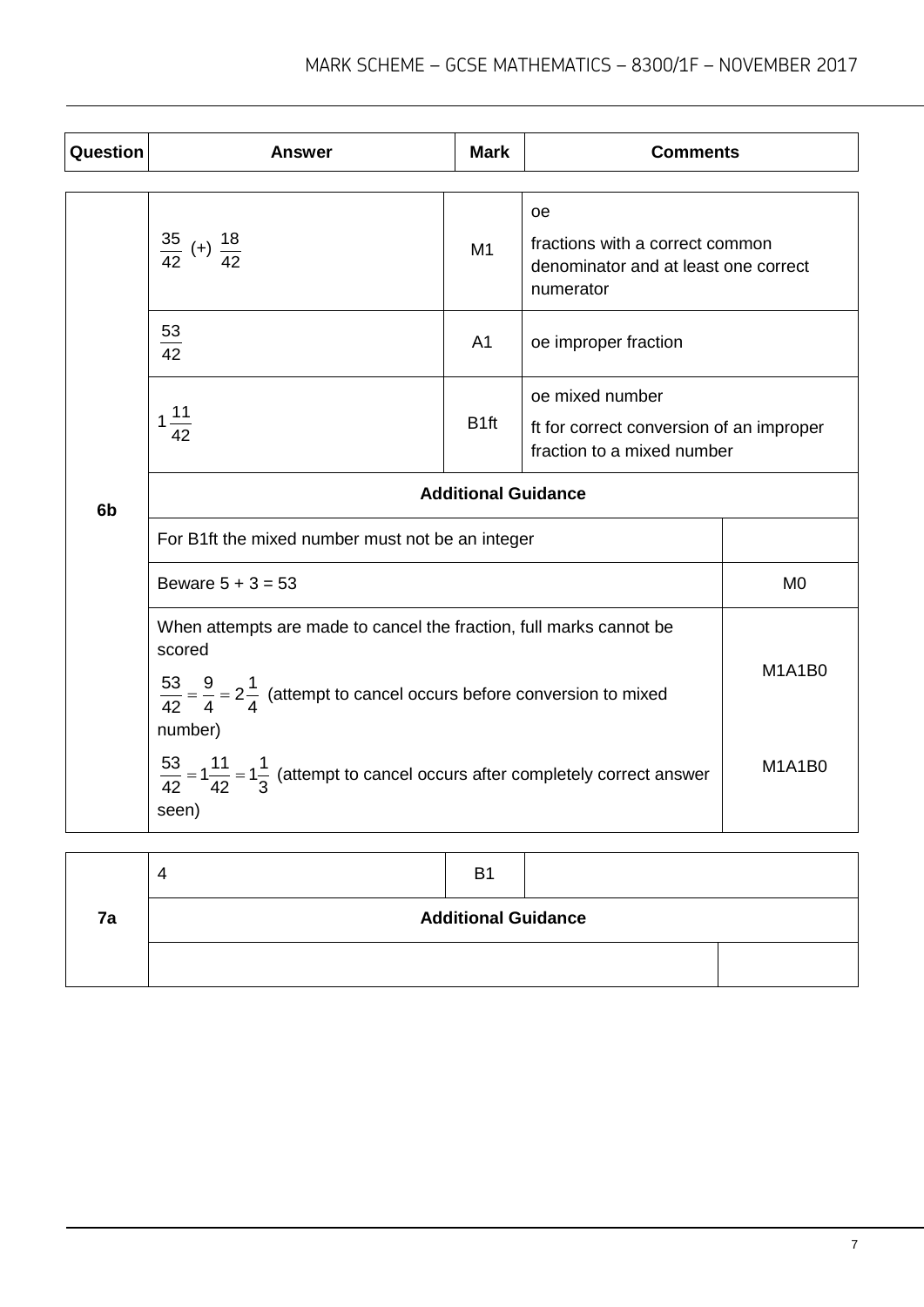| <b>Question</b> | <b>Answer</b>                                       | <b>Mark</b>        | <b>Comments</b>                            |        |  |  |
|-----------------|-----------------------------------------------------|--------------------|--------------------------------------------|--------|--|--|
|                 |                                                     |                    |                                            |        |  |  |
| 7b              | $3 + 6 + 6 + 9 + 4$ or 28                           | M1                 | at least four correct and intention to add |        |  |  |
|                 | their $28 \div 4$                                   | M <sub>1</sub> dep | <b>oe</b>                                  |        |  |  |
|                 | 7                                                   | A <sub>1</sub>     |                                            |        |  |  |
|                 | <b>Additional Guidance</b>                          |                    |                                            |        |  |  |
|                 | Totals other than 28 must be evidenced for M1 or M2 |                    |                                            |        |  |  |
|                 | $3 + 6 + 6 + 9 + 4 = 29$ , $29 \div 4$ , answer = 7 |                    |                                            | M1M1A0 |  |  |

|   | $17$ (days)                                                               | <b>B1</b>            | may be implied                                                                                                 |  |  |  |
|---|---------------------------------------------------------------------------|----------------------|----------------------------------------------------------------------------------------------------------------|--|--|--|
|   | their $17 \times 8$ or $136$<br>or<br>their $17 \times 0.08$              | M1                   | <b>oe</b><br>eg build up - must be fully correct method<br>repeated addition can imply their number<br>of days |  |  |  |
|   | 1.36                                                                      | A <sub>1ft</sub>     | ft their 17<br>accept 136p if £ sign deleted                                                                   |  |  |  |
| 8 | <b>Additional Guidance</b>                                                |                      |                                                                                                                |  |  |  |
|   | 16 (days) and £1.28<br>18 (days) and £1.44                                | B0M1A1ft<br>B0M1A1ft |                                                                                                                |  |  |  |
|   | Answer only £1.28<br>Answer only £1.44                                    | B0M0A0<br>B0M0A0     |                                                                                                                |  |  |  |
|   | Beware digits arising from incorrect work<br>eg $18 \times 0.8 = 14.4(0)$ | B0M0A0               |                                                                                                                |  |  |  |
|   | Condone £1.36p                                                            | <b>B1M1A1</b>        |                                                                                                                |  |  |  |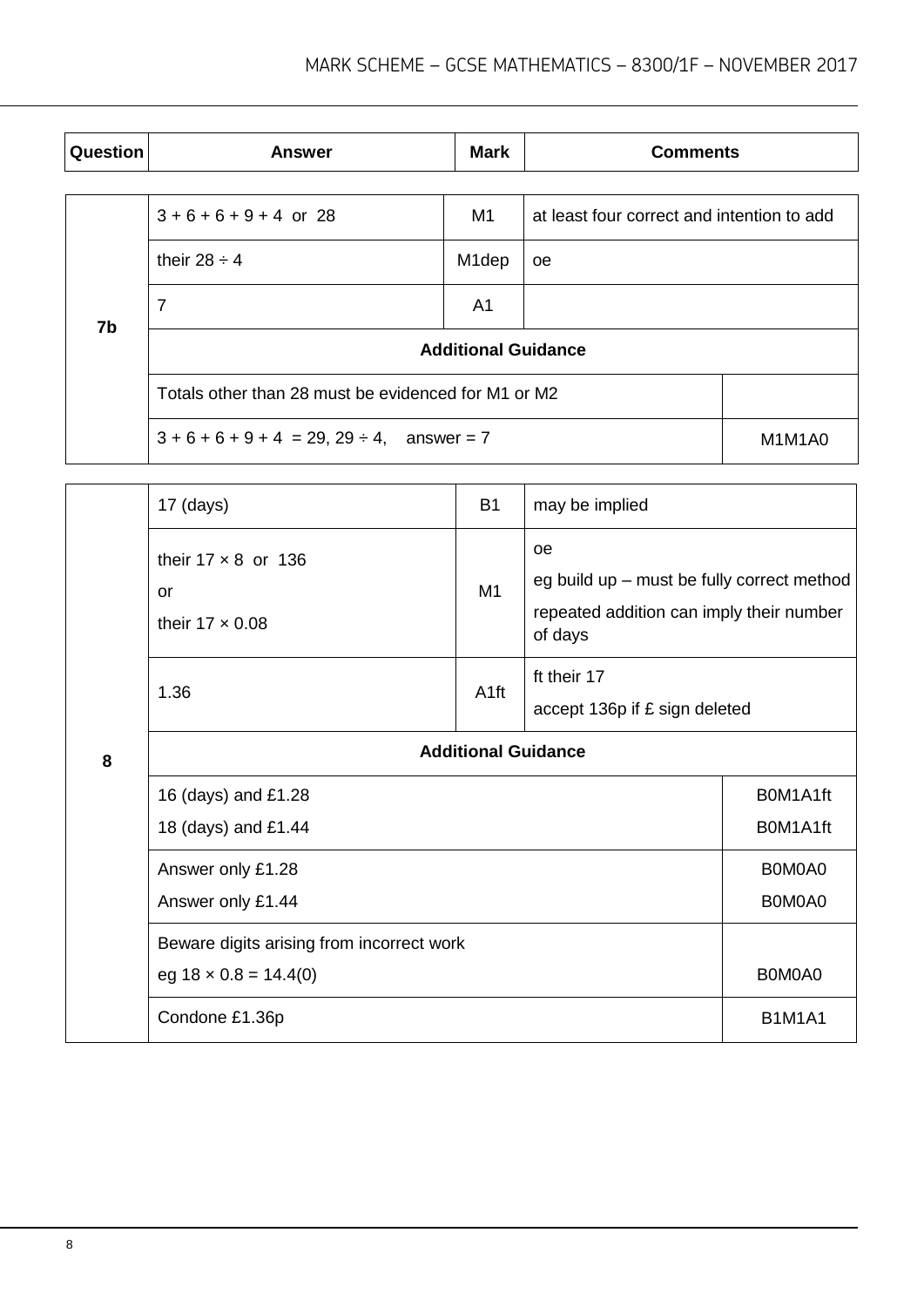| <b>Question</b> | <b>Answer</b>                                           | <b>Mark</b>                        | <b>Comments</b> |                |  |  |
|-----------------|---------------------------------------------------------|------------------------------------|-----------------|----------------|--|--|
|                 |                                                         | oe fraction, decimal or percentage |                 |                |  |  |
|                 | $\frac{3}{25}$ or 0.12 or 12%                           |                                    |                 |                |  |  |
|                 |                                                         | <b>Additional Guidance</b>         |                 |                |  |  |
|                 | Do not accept ratios                                    |                                    |                 |                |  |  |
|                 | Ignore use of words                                     |                                    |                 |                |  |  |
|                 | eg 3 out of 25 = $\frac{3}{25}$                         | <b>B1</b>                          |                 |                |  |  |
| 9a              | eg 3 in 25 (only)                                       |                                    |                 | B <sub>0</sub> |  |  |
|                 | 12                                                      |                                    |                 | B <sub>0</sub> |  |  |
|                 | Ignore attempts to simplify $\frac{3}{25}$              |                                    |                 |                |  |  |
|                 | eg $\frac{3}{25} = \frac{1}{8}$ (attempt to simplify)   | <b>B1</b>                          |                 |                |  |  |
|                 | $\frac{3}{25}$ = 0.03 (attempt to convert to a decimal) | <b>B1</b>                          |                 |                |  |  |
|                 | $\frac{3}{25}$ = 3 : 25 (choice)                        | B <sub>0</sub>                     |                 |                |  |  |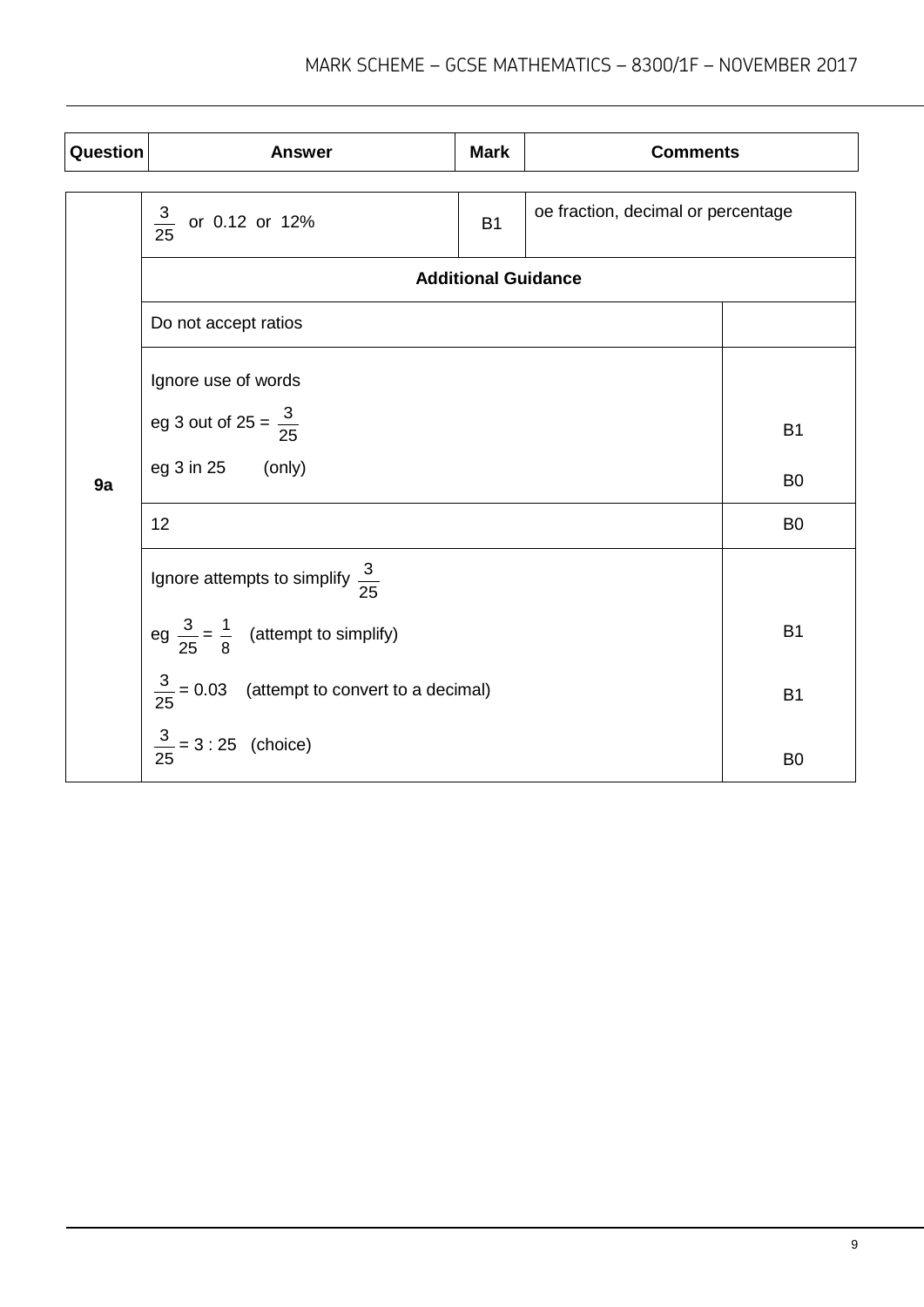| Question       | <b>Answer</b>                                                           | <b>Mark</b> | <b>Comments</b>                                                                                                        |  |  |  |
|----------------|-------------------------------------------------------------------------|-------------|------------------------------------------------------------------------------------------------------------------------|--|--|--|
|                |                                                                         |             |                                                                                                                        |  |  |  |
|                |                                                                         |             | B1 for                                                                                                                 |  |  |  |
|                |                                                                         |             | 1 pair correct and 0 incorrect                                                                                         |  |  |  |
|                |                                                                         |             | <b>or</b>                                                                                                              |  |  |  |
|                | E1, E3                                                                  |             | 2 pairs correct and 0 incorrect                                                                                        |  |  |  |
|                | and                                                                     |             | <b>or</b>                                                                                                              |  |  |  |
|                | E3, E4                                                                  | <b>B2</b>   | 2 pairs correct and 1 incorrect                                                                                        |  |  |  |
|                | and                                                                     |             | <b>or</b>                                                                                                              |  |  |  |
|                | C <sub>2</sub> , D <sub>2</sub>                                         |             | 3 pairs correct and 1 incorrect                                                                                        |  |  |  |
|                |                                                                         |             | <b>or</b>                                                                                                              |  |  |  |
| 9 <sub>b</sub> |                                                                         |             | E1, E3, (E3), E4, C2 and D2 listed, but<br>not clearly in pairs and with no additional<br>squares other than E2 listed |  |  |  |
|                | <b>Additional Guidance</b>                                              |             |                                                                                                                        |  |  |  |
|                | Accept 1E for E1 etc                                                    |             |                                                                                                                        |  |  |  |
|                | Ignore listing of E2 if included                                        |             |                                                                                                                        |  |  |  |
|                | Ignore any annotations on diagram                                       |             |                                                                                                                        |  |  |  |
|                | If pairings seen in working, allow list without pairings on answer line |             |                                                                                                                        |  |  |  |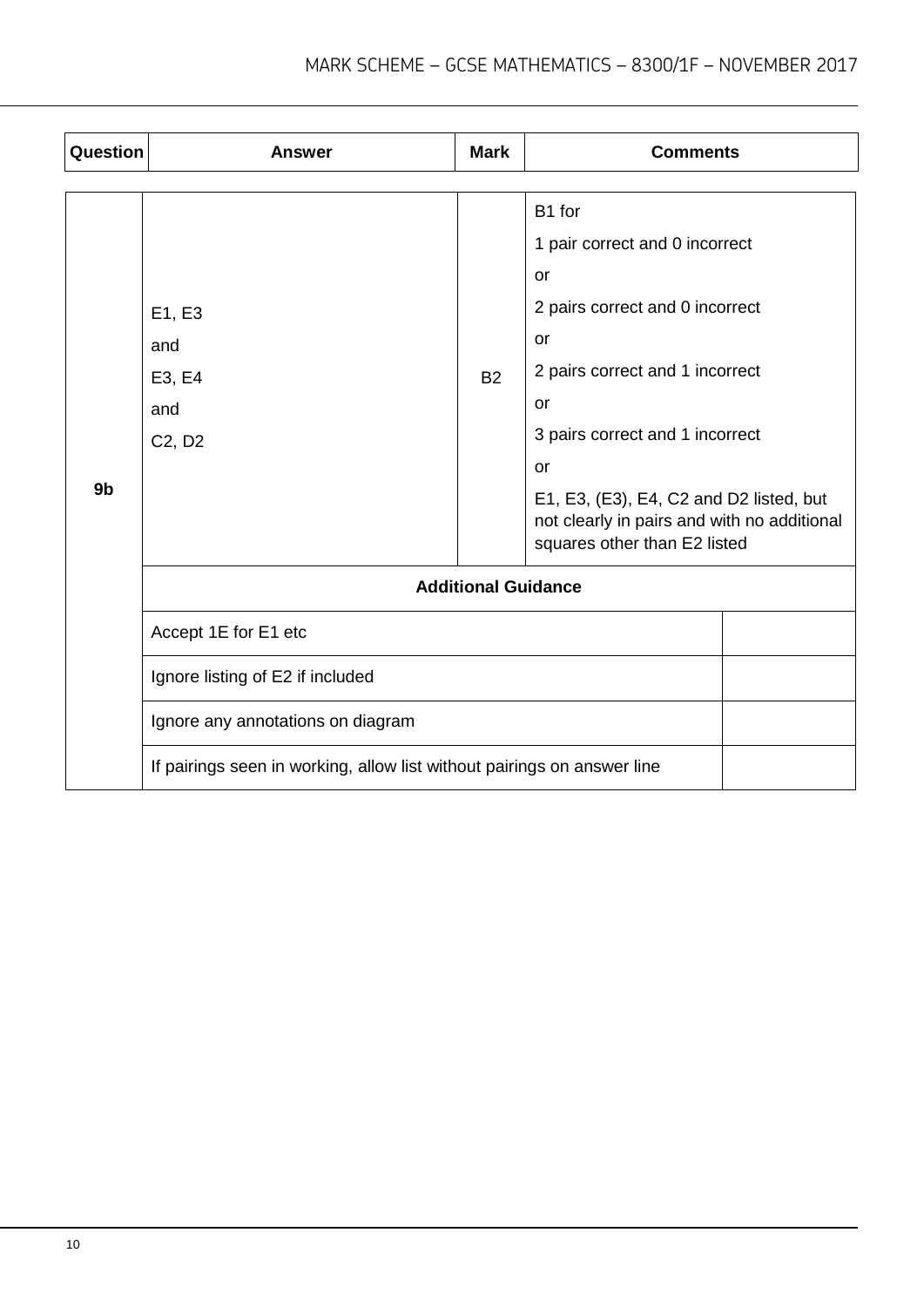| Question | <b>Answer</b>                                                                                                                                                            |                              |                                                     |  | <b>Mark</b>    | <b>Com8ments</b>           |  |
|----------|--------------------------------------------------------------------------------------------------------------------------------------------------------------------------|------------------------------|-----------------------------------------------------|--|----------------|----------------------------|--|
| 10       |                                                                                                                                                                          | <b>Fraction</b><br>43<br>100 | Percentage<br>$30\frac{\%}{90}$<br>$250\frac{6}{6}$ |  | B <sub>3</sub> | B1 for each correct answer |  |
|          | <b>Additional Guidance</b>                                                                                                                                               |                              |                                                     |  |                |                            |  |
|          | Do not accept fractions with non-integer numerator or denominator<br>eg $\frac{4.3}{10}$ (unless it is an attempt to cancel after correct answer seen)<br>B <sub>0</sub> |                              |                                                     |  |                |                            |  |
|          | Ignore attempts to cancel $\frac{43}{100}$ once correct fraction seen                                                                                                    |                              |                                                     |  |                |                            |  |

| 11a | c<br>Ð                     | <b>B1</b> |  |  |
|-----|----------------------------|-----------|--|--|
|     | <b>Additional Guidance</b> |           |  |  |
|     |                            |           |  |  |

|                 | $\frac{5}{1}$<br>$\times$ 72 or 8 $\times$ 5 or 360 ÷ 9<br>9 | M <sub>1</sub> | oe eg multiples of 8 listed and 5 <sup>th</sup> one<br>chosen with maximum one error |                               |  |  |
|-----------------|--------------------------------------------------------------|----------------|--------------------------------------------------------------------------------------|-------------------------------|--|--|
|                 | 40                                                           | A <sub>1</sub> | SC1 32                                                                               |                               |  |  |
| 11 <sub>b</sub> | <b>Additional Guidance</b>                                   |                |                                                                                      |                               |  |  |
|                 | $\frac{40}{72}$                                              |                |                                                                                      | M <sub>1</sub> A <sub>0</sub> |  |  |
|                 | 40 out of 72                                                 |                |                                                                                      | <b>M1A1</b>                   |  |  |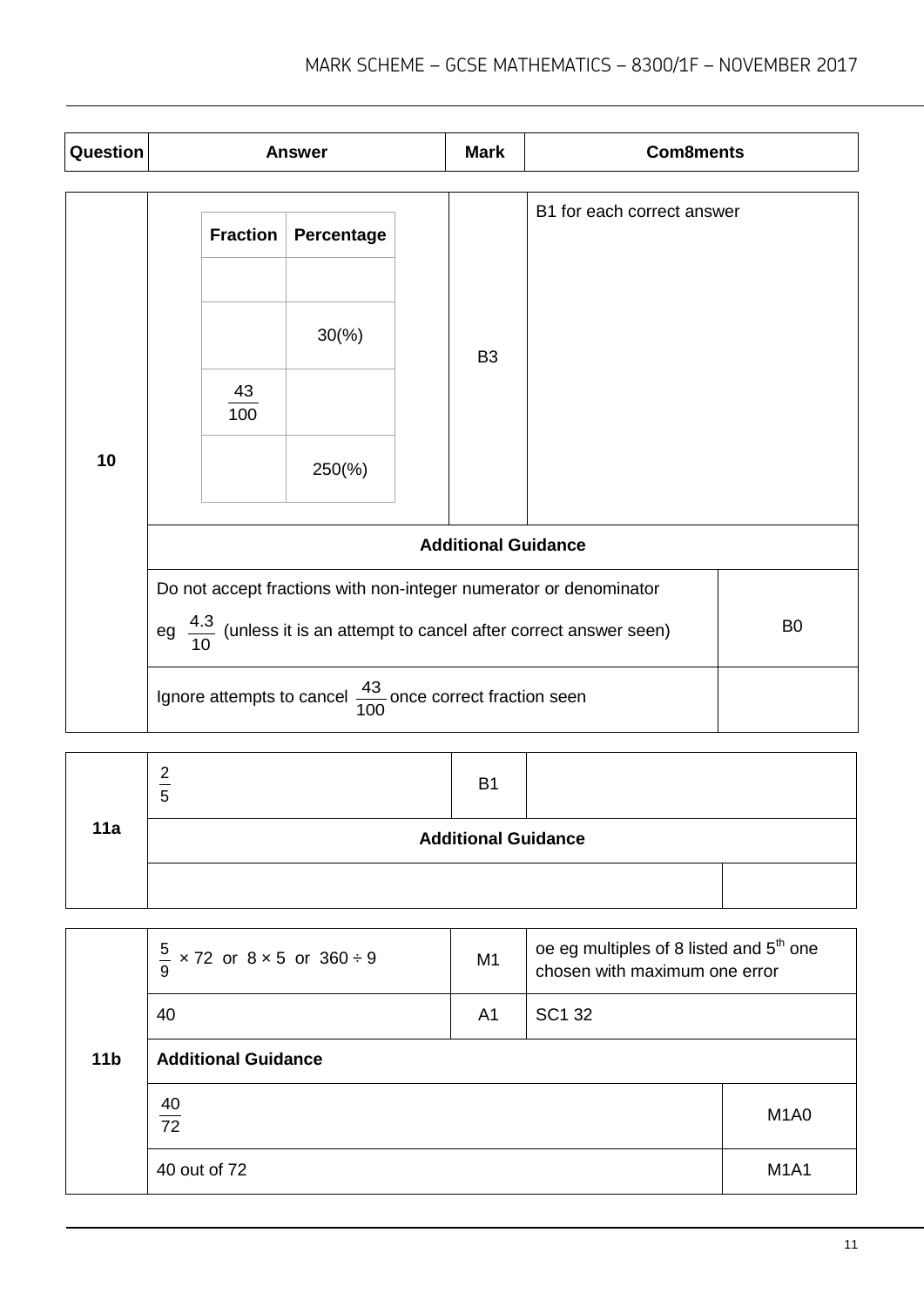| Question | <b>Answer</b> | <b>Mark</b>                | <b>Comments</b> |  |  |  |
|----------|---------------|----------------------------|-----------------|--|--|--|
|          | 8             | B <sub>1</sub>             |                 |  |  |  |
| 12a      |               | <b>Additional Guidance</b> |                 |  |  |  |
|          |               |                            |                 |  |  |  |

|                 |                            | <b>B1</b> |  |  |  |  |  |  |
|-----------------|----------------------------|-----------|--|--|--|--|--|--|
| 12 <sub>b</sub> | <b>Additional Guidance</b> |           |  |  |  |  |  |  |
|                 |                            |           |  |  |  |  |  |  |

|    | $1 - 0.1 - 0.6$ or $1 - (0.1 + 0.6)$<br>or $1 - 0.7$ | M1             | oe                          |                               |  |
|----|------------------------------------------------------|----------------|-----------------------------|-------------------------------|--|
|    | 0.3                                                  | A <sub>1</sub> | oe eg 30% or $\frac{3}{10}$ |                               |  |
|    | <b>Additional Guidance</b>                           |                |                             |                               |  |
| 13 | $1 - 0.1 + 0.6 = 0.3$ (recovered)                    |                |                             | <b>M1A1</b>                   |  |
|    | $1 - 0.1 + 0.6 = 1.5$ (not recovered)                |                |                             | M0A0                          |  |
|    | $0.6 \div 2 = 0.3$ (incorrect method)                |                |                             | M0A0                          |  |
|    | Embedded, correct answer, eg $0.3 + 0.1 + 0.6 = 1$   |                |                             | M <sub>1</sub> A <sub>0</sub> |  |
|    | $\frac{0.3}{1}$ unless 0.3 already seen              |                |                             | M <sub>1</sub> A <sub>0</sub> |  |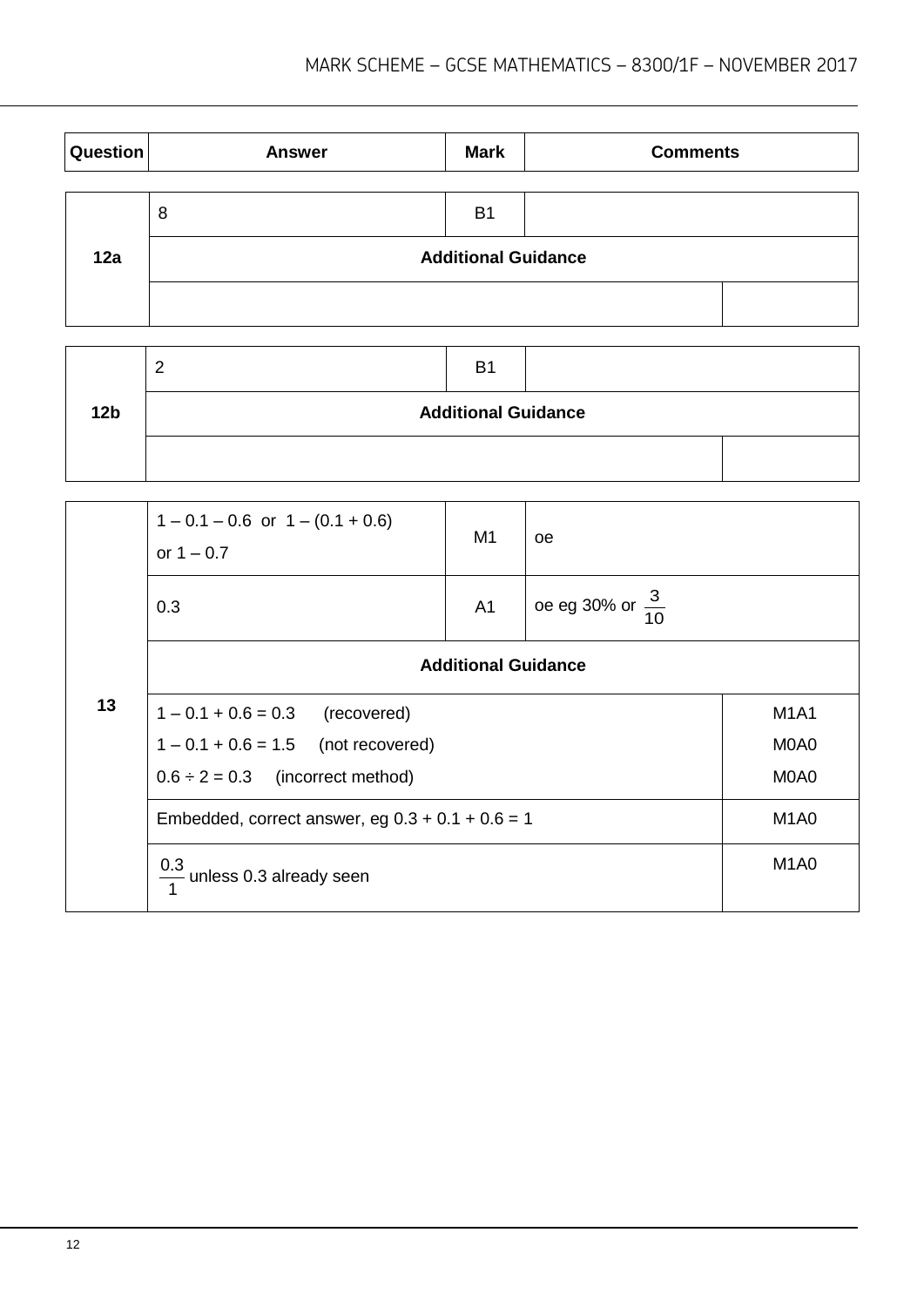| Question | <b>Answer</b>                                                                                                              | <b>Mark</b>                   | <b>Comments</b>                                                                                                                                                                                                                                   |  |  |  |  |  |                               |  |
|----------|----------------------------------------------------------------------------------------------------------------------------|-------------------------------|---------------------------------------------------------------------------------------------------------------------------------------------------------------------------------------------------------------------------------------------------|--|--|--|--|--|-------------------------------|--|
| 14       | Identifies or plots any two correct<br>points                                                                              | M1                            | points with integer values are<br>$-3$<br>$-2$<br>$\overline{2}$<br>3<br>$-1$<br>$\mathbf 0$<br>1<br>$\mathcal{X}$<br>3<br>$\overline{2}$<br>5<br>$\overline{4}$<br>1<br>0<br>$-1$<br>$\mathcal{V}$<br>may be in a list<br>ignore incorrect plots |  |  |  |  |  |                               |  |
|          | Correct straight ruled line from (-3, 5)<br>ignore incorrect plots if correct line drawn<br>A <sub>1</sub><br>to $(3, -1)$ |                               |                                                                                                                                                                                                                                                   |  |  |  |  |  |                               |  |
|          | <b>Additional Guidance</b>                                                                                                 |                               |                                                                                                                                                                                                                                                   |  |  |  |  |  |                               |  |
|          | Correct line, but not extending from $(-3, 5)$ to $(3, -1)$                                                                |                               |                                                                                                                                                                                                                                                   |  |  |  |  |  | M <sub>1</sub> A <sub>0</sub> |  |
|          | Two lines, one correct and one incorrect                                                                                   | M <sub>1</sub> A <sub>0</sub> |                                                                                                                                                                                                                                                   |  |  |  |  |  |                               |  |

|    | <b>Alternative method 1</b>                                   |                |                                                                                                                                                                                  |  |  |
|----|---------------------------------------------------------------|----------------|----------------------------------------------------------------------------------------------------------------------------------------------------------------------------------|--|--|
| 15 | Method for finding a percentage<br>beyond 5% or 1%            | M1             | eg<br>$6.2 \div 2$ or 3.1 (0.5%)<br>$31 + 6.2$ or 37.2 (6%)<br>$31 \times 2$ or 62 (10%)<br>$6.2 + 6.2$ or 12.4 (2%)<br>$31 \times 3$ or 93 (15%)<br>$6.2 \times 3$ or 18.6 (3%) |  |  |
|    | Fully correct method that would lead<br>to the correct answer | M1dep          | eg<br>their $93 -$ their 12.4<br>(their 3.1 + their 37.2) $\times$ 2<br>their $62 +$ their 18.6                                                                                  |  |  |
|    | 80.6                                                          | A <sub>1</sub> |                                                                                                                                                                                  |  |  |

### **Alternative method 2 is on the next page**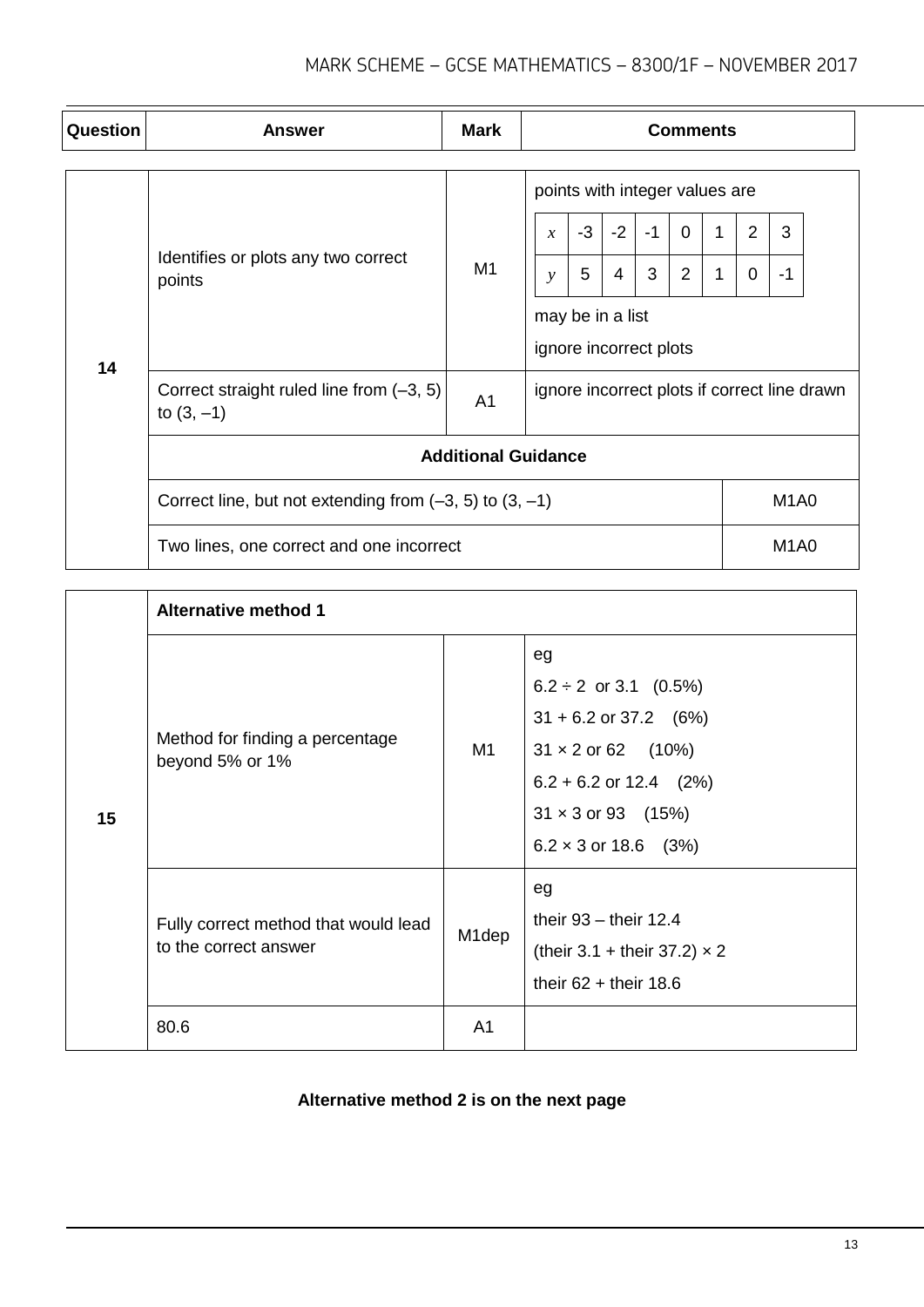| Question | Answer                                                                                                                           | <b>Mark</b>                | <b>Comments</b>                                                    |  |  |  |
|----------|----------------------------------------------------------------------------------------------------------------------------------|----------------------------|--------------------------------------------------------------------|--|--|--|
|          | <b>Alternative method 2</b>                                                                                                      |                            |                                                                    |  |  |  |
|          | $6.2 \times 13$ or 62 $\times$ 13                                                                                                | M1                         | may be implied                                                     |  |  |  |
|          |                                                                                                                                  |                            | From traditional method<br>their $186 +$ their 620                 |  |  |  |
|          |                                                                                                                                  |                            | or<br>their $26 +$ their 780                                       |  |  |  |
|          | $10 \times 6.2 + 3 \times 6.2$ or $62 + 18.6$<br>or $6 \times 13 + 0.2 \times 13$ or $78 + 2.6$<br>or digits 806 other than 80.6 | M <sub>1</sub> dep         | at least one correct and placeholder of<br>zero correct or implied |  |  |  |
|          |                                                                                                                                  |                            | From grid method                                                   |  |  |  |
|          |                                                                                                                                  |                            | their 600 + their 20 + their 180 + their 6                         |  |  |  |
| 15 cont  |                                                                                                                                  |                            | at least three correct                                             |  |  |  |
|          |                                                                                                                                  |                            | From Chinese / Napier's bones method                               |  |  |  |
|          |                                                                                                                                  |                            | at least three values correct from                                 |  |  |  |
|          |                                                                                                                                  |                            | $(0)/6$ , $(0)/2$ , $(0)/6$ and $1/8$                              |  |  |  |
|          |                                                                                                                                  |                            | and then appropriate diagonal adding                               |  |  |  |
|          | 80.6                                                                                                                             | A <sub>1</sub>             |                                                                    |  |  |  |
|          |                                                                                                                                  | <b>Additional Guidance</b> |                                                                    |  |  |  |
|          | In all cases, accept repeated addition for multiplication                                                                        |                            |                                                                    |  |  |  |
|          | eg accept $31 + 31$ for $2 \times 31$                                                                                            |                            |                                                                    |  |  |  |
|          | Ignore a % sign after 80.6                                                                                                       |                            |                                                                    |  |  |  |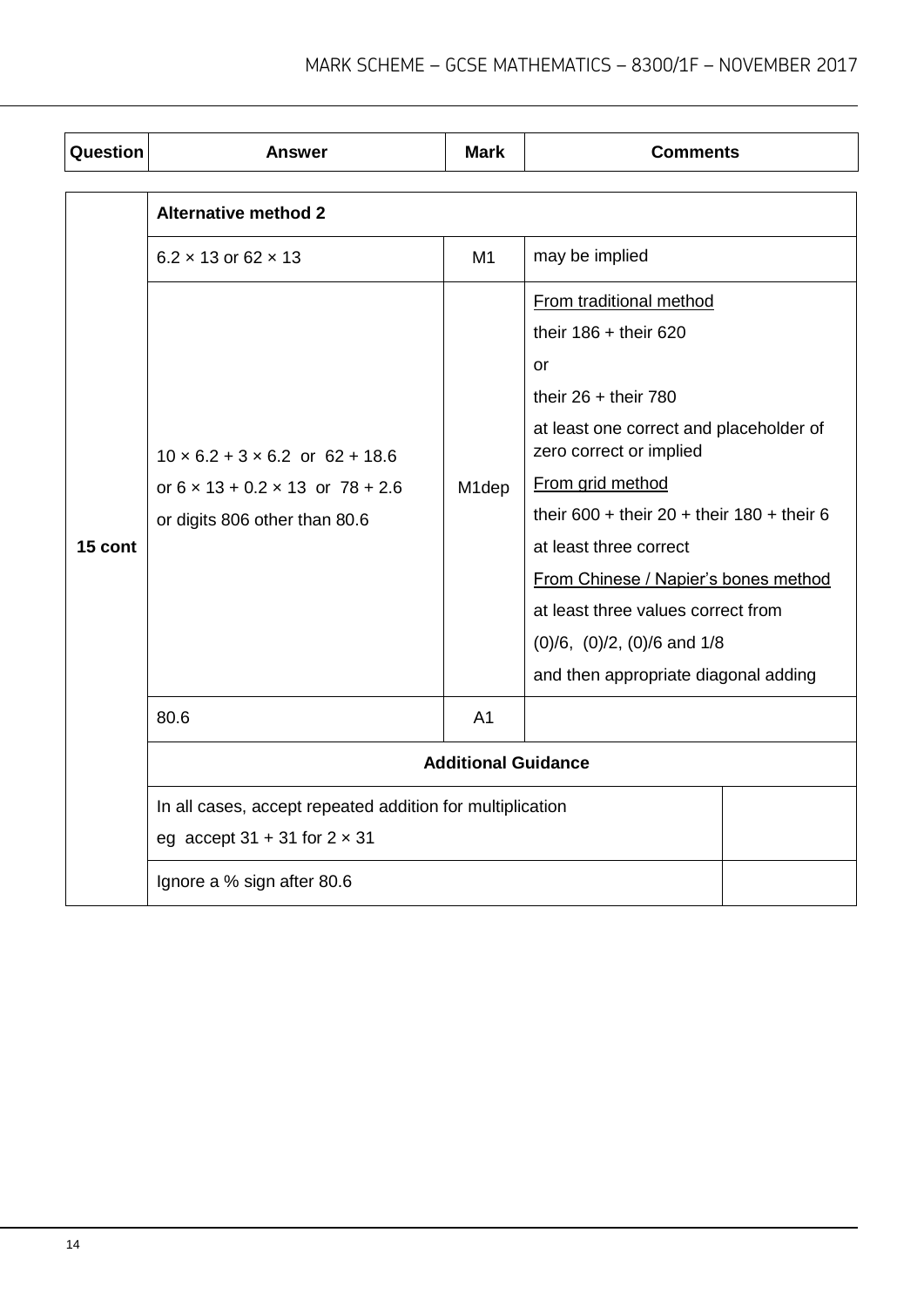| Question | <b>Answer</b>                                                                                                                                                   |                             |                |                                  | <b>Mark</b>    |                 |                                                                   |            | <b>Comments</b>        |                                                                                                                                                                                  |                 |                |
|----------|-----------------------------------------------------------------------------------------------------------------------------------------------------------------|-----------------------------|----------------|----------------------------------|----------------|-----------------|-------------------------------------------------------------------|------------|------------------------|----------------------------------------------------------------------------------------------------------------------------------------------------------------------------------|-----------------|----------------|
|          | 1<br>in top centre cell<br>$\frac{1}{5}$<br>1 in centre cell<br>1<br>in bottom right cell<br>10                                                                 |                             |                |                                  | B <sub>3</sub> | or<br><b>or</b> | oe decimals<br>B2 any two correct<br>both 1<br>B1 any one correct |            |                        | the product of the centre column and the<br>diagonal from top left to bottom right are<br>the product of the centre column or the<br>diagonal from top left to bottom right is 1 |                 |                |
|          | <b>Additional Guidance</b>                                                                                                                                      |                             |                |                                  |                |                 |                                                                   |            |                        |                                                                                                                                                                                  |                 |                |
|          | A response can be awarded B2 if it meets both ways of scoring B1<br>Eg one correct value and the product of the centre column is 1 (see<br>example below right) |                             |                |                                  |                |                 |                                                                   |            |                        |                                                                                                                                                                                  |                 |                |
| 16       | 10                                                                                                                                                              | 1<br>$\overline{15}$        | $\overline{2}$ | Diagonal<br>and centre<br>column | 10<br>or       |                 | $\mathbf{1}$<br>50                                                |            | $\overline{2}$         | <b>Bottom</b><br>right                                                                                                                                                           |                 |                |
|          | 1<br>20                                                                                                                                                         | 3                           | 20             | each have<br>product 1           |                | 1<br>20         | 10                                                                | 20         |                        | cell<br>correct<br>and<br>centre                                                                                                                                                 | <b>B2</b>       |                |
|          | $\overline{2}$                                                                                                                                                  | 5                           | 30             |                                  |                |                 | $\overline{2}$                                                    | 5          | 1<br>10                |                                                                                                                                                                                  | column<br>$= 1$ |                |
|          |                                                                                                                                                                 | Centre column has product 1 |                |                                  |                |                 |                                                                   |            | Diagonal has product 1 |                                                                                                                                                                                  |                 |                |
|          |                                                                                                                                                                 | 10                          | 1<br>50        | 1<br>$\overline{2}$              | or             |                 |                                                                   | 10         | $\frac{1}{20}$         | $\frac{1}{2}$                                                                                                                                                                    |                 |                |
|          |                                                                                                                                                                 | $\overline{20}$             | 10             | 20                               |                |                 |                                                                   | 1<br>20    | 8                      | 20                                                                                                                                                                               |                 | B <sub>1</sub> |
|          |                                                                                                                                                                 | $\sqrt{2}$                  | 5              | $\frac{2}{10}$                   |                |                 |                                                                   | $\sqrt{2}$ | $\,$ 5                 | 1<br>80                                                                                                                                                                          |                 |                |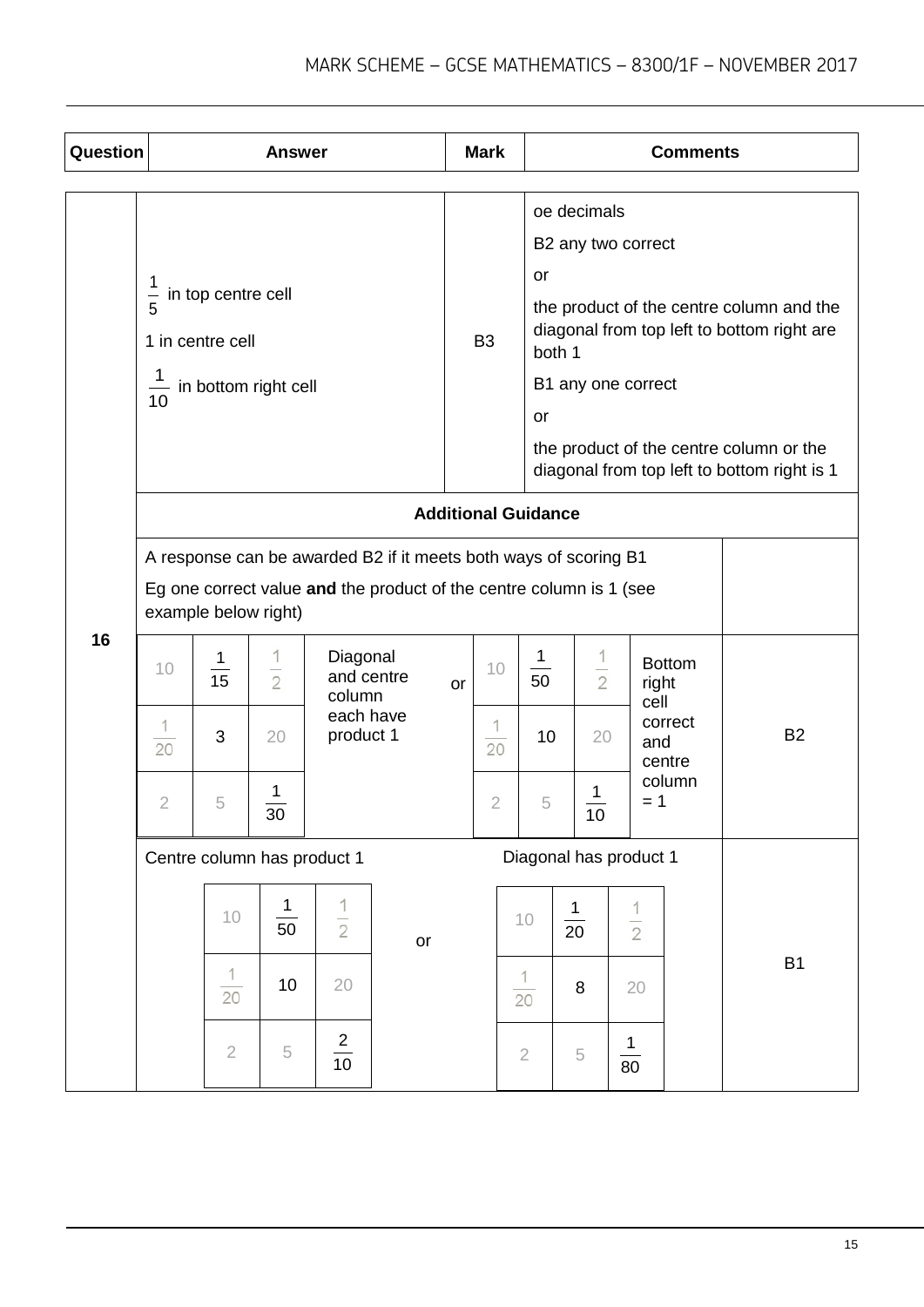| Question | <b>Answer</b>                                       | <b>Mark</b>    | <b>Comments</b> |  |  |  |
|----------|-----------------------------------------------------|----------------|-----------------|--|--|--|
|          | 3 or 35 or 291 seen<br>or $8 \times$ their $3 + 11$ | M <sub>1</sub> |                 |  |  |  |
| 17a      | 35 chosen                                           | A <sub>1</sub> |                 |  |  |  |
|          | <b>Additional Guidance</b>                          |                |                 |  |  |  |
|          |                                                     |                |                 |  |  |  |

|     | Subtract 11 and divide by 8                  | B <sub>1</sub> | $accept - or \div for words subtract and$<br>divide but not / for divide |  |  |  |
|-----|----------------------------------------------|----------------|--------------------------------------------------------------------------|--|--|--|
| 17b | <b>Additional Guidance</b>                   |                |                                                                          |  |  |  |
|     | Do not accept use of algebra eg $(x - 11)/8$ |                |                                                                          |  |  |  |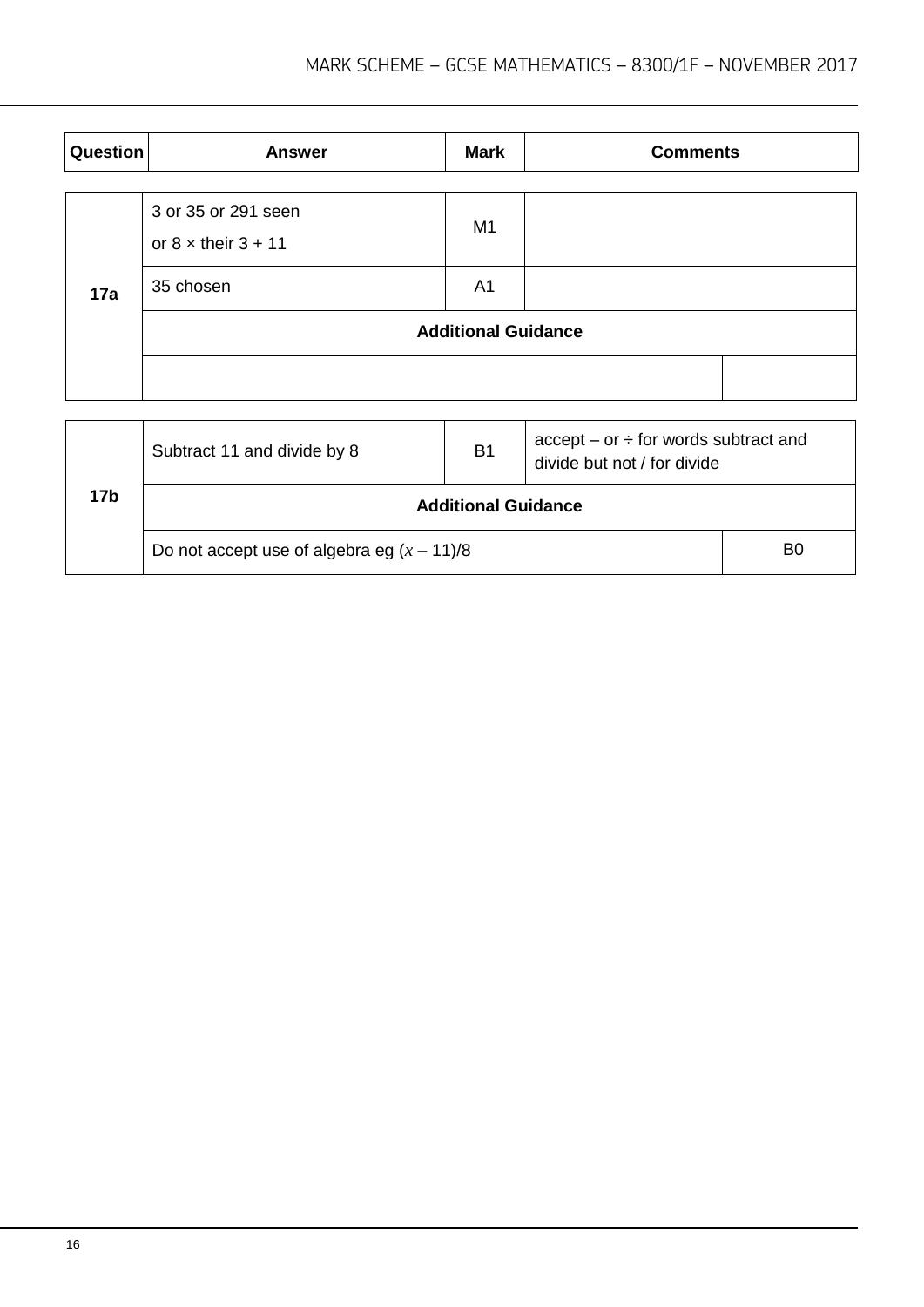| Question | <b>Answer</b>                                                     | <b>Mark</b>        | <b>Comments</b>                        |  |  |  |
|----------|-------------------------------------------------------------------|--------------------|----------------------------------------|--|--|--|
|          | <b>Alternative method 1</b>                                       |                    |                                        |  |  |  |
|          | Angle $DAB = 70$                                                  | <b>B1</b>          | may be on diagram                      |  |  |  |
|          | Angle $ABC = 360 -$ their $70 - 90 -$<br>120                      | M <sub>1</sub>     | may be on diagram                      |  |  |  |
|          | or Angle $ABC = 80$                                               |                    |                                        |  |  |  |
|          |                                                                   |                    | eg                                     |  |  |  |
|          | Valid reason                                                      |                    | $180 - 80 = 100$                       |  |  |  |
|          |                                                                   | A1                 | $80 + 100 = 180$                       |  |  |  |
|          |                                                                   |                    | angles on a straight line add to 180   |  |  |  |
|          |                                                                   |                    | $(360 - 80 - 80)/2 = 100$              |  |  |  |
| 18       | <b>Alternative method 2</b><br>working backwards from $x = 100$   |                    |                                        |  |  |  |
|          | Angle $ABC = 180 - 100$<br>or Angle $ABC = 80$                    | M1                 | may be on diagram                      |  |  |  |
|          | Angle $DAB = 360 -$ their 80 - 90 -<br>120<br>or Angle $DAB = 70$ | M <sub>1</sub> dep | may be on diagram                      |  |  |  |
|          |                                                                   |                    | eg                                     |  |  |  |
|          | Valid reason                                                      | A <sub>1</sub>     | opposite angles are equal              |  |  |  |
|          |                                                                   |                    | vertically opposite angles (are equal) |  |  |  |
|          |                                                                   |                    | $180 - 70 = 110$ and $180 - 110 = 70$  |  |  |  |
|          | <b>Additional Guidance</b>                                        |                    |                                        |  |  |  |
|          | Incorrect angles seen anywhere around A or B cannot score the A1  |                    |                                        |  |  |  |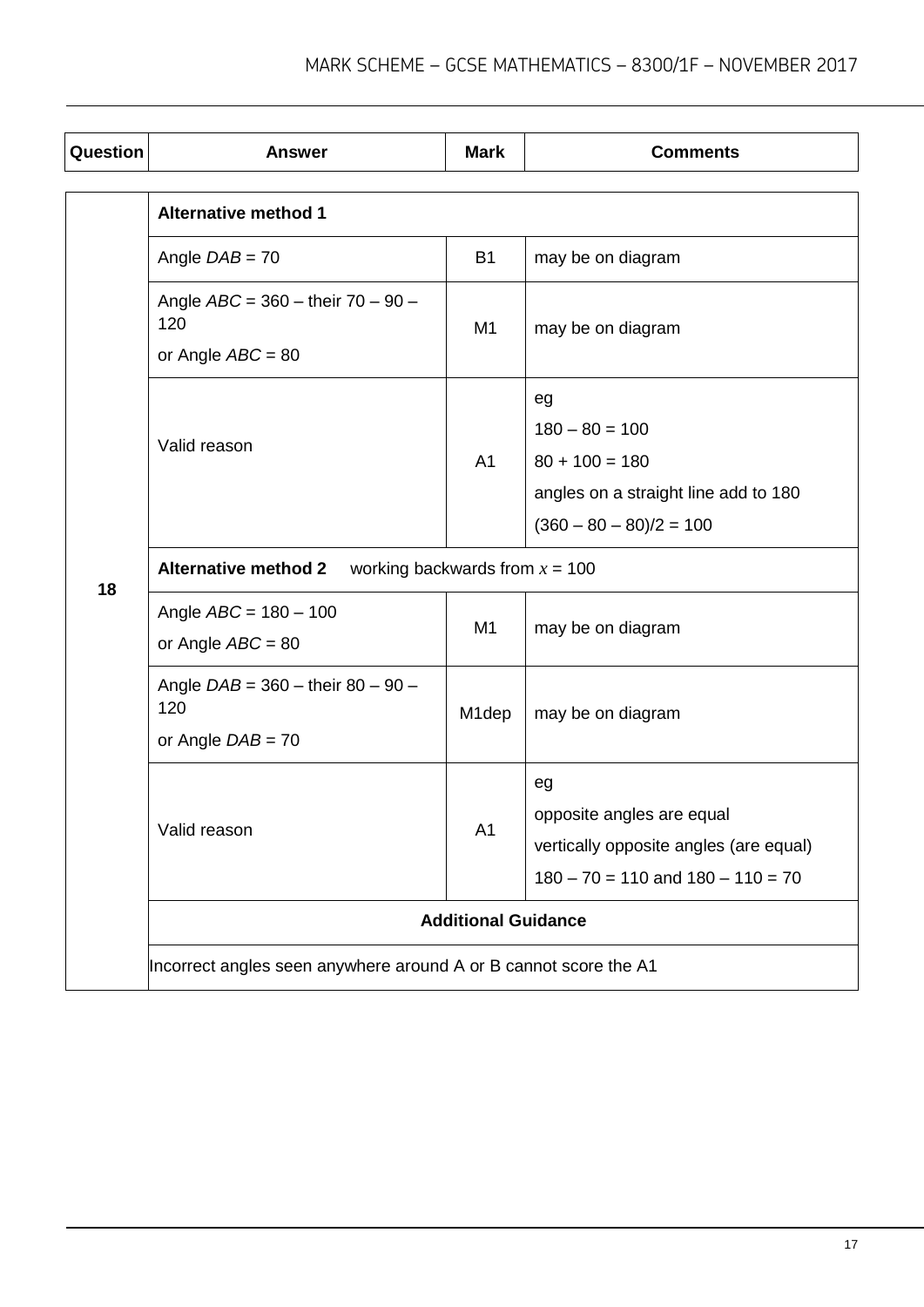| Question | <b>Answer</b>                                                          | <b>Mark</b>        | <b>Comments</b>                 |        |  |  |  |
|----------|------------------------------------------------------------------------|--------------------|---------------------------------|--------|--|--|--|
|          |                                                                        |                    |                                 |        |  |  |  |
|          |                                                                        |                    | eg                              |        |  |  |  |
|          |                                                                        |                    | $9 \div 2$ or 4.5               |        |  |  |  |
|          | Method for equating gallons to litres<br>beyond 2 gallons = $9$ litres | M1                 | $17 \times 9$ or 153            |        |  |  |  |
|          |                                                                        |                    | $9 \times 2$ or 18              |        |  |  |  |
|          |                                                                        |                    | $9 \times 8$ or 72              |        |  |  |  |
|          |                                                                        |                    | $17 \div 2$ or 8.5              |        |  |  |  |
|          |                                                                        |                    | eg                              |        |  |  |  |
|          |                                                                        |                    | $9 \div 2 \times 17$            |        |  |  |  |
|          | Fully correct method that would lead                                   | M <sub>1</sub> dep | their $4.5 \times 17$           |        |  |  |  |
|          | to the correct answer                                                  |                    | their $153 \div 2$              |        |  |  |  |
|          |                                                                        |                    | their $18 \times 4 +$ their 4.5 |        |  |  |  |
|          |                                                                        |                    | their $72 +$ their 4.5          |        |  |  |  |
| 19       |                                                                        |                    | their $8.5 \times 9$            |        |  |  |  |
|          | 76.5                                                                   | A <sub>1</sub>     |                                 |        |  |  |  |
|          | <b>Additional Guidance</b>                                             |                    |                                 |        |  |  |  |
|          | 2 gallons = $9$ litres                                                 |                    |                                 |        |  |  |  |
|          | 4 gallons = $18$ litres                                                |                    |                                 |        |  |  |  |
|          | 6 gallons = $36$ litres                                                |                    | (error with working not shown)  | M1M0A0 |  |  |  |
|          | 8 gallons = $45$ litres                                                |                    |                                 |        |  |  |  |
|          | $45 + 45 + 4.5 = 94.5$                                                 |                    |                                 |        |  |  |  |
|          | 2 gallons = $9$ litres                                                 |                    |                                 |        |  |  |  |
|          | $9 + 9 = 18$ so 4 gallons = 18 litres                                  |                    |                                 |        |  |  |  |
|          | $18 + 9 = 36$ so 6 gallons = 36 litres (method correct)                |                    |                                 | M1M1A0 |  |  |  |
|          | so 8 gallons = $45$ litres                                             |                    |                                 |        |  |  |  |
|          | $45 + 45 + 4.5 = 94.5$                                                 |                    |                                 |        |  |  |  |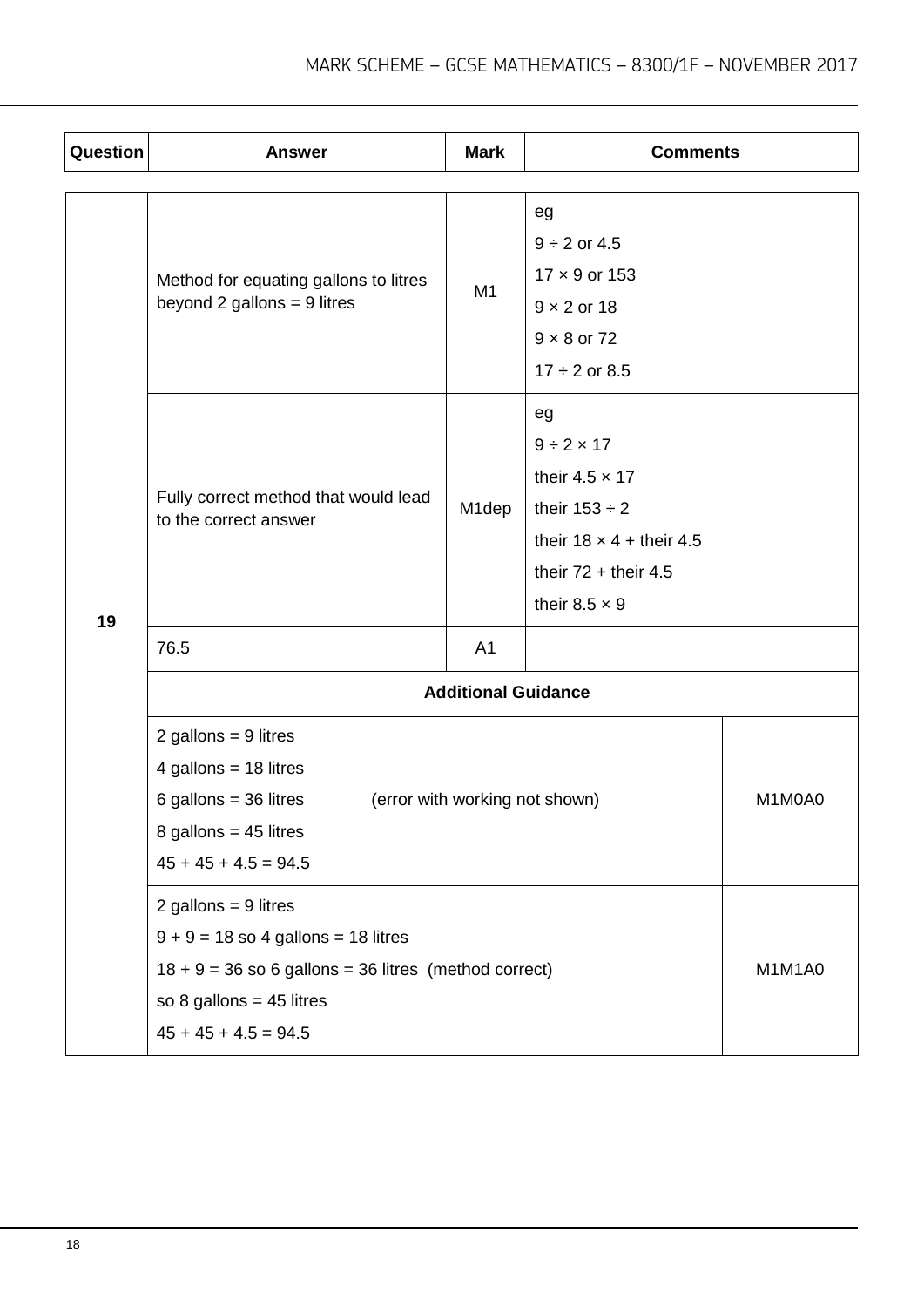| Question | <b>Answer</b>                          |                | <b>Mark</b> | <b>Comments</b>     |           |  |  |
|----------|----------------------------------------|----------------|-------------|---------------------|-----------|--|--|
|          |                                        |                |             |                     |           |  |  |
|          | $n =$ an odd number                    |                |             | eg                  |           |  |  |
|          | and $p = a$ prime number               |                | <b>B1</b>   | $n = 1$ and $p = 3$ |           |  |  |
|          | such that $n + p$ is a square number   |                |             | $n = 9$ and $p = 7$ |           |  |  |
|          | <b>Additional Guidance</b>             |                |             |                     |           |  |  |
|          | Some of the early correct pairs are :- |                |             |                     |           |  |  |
|          | $\boldsymbol{n}$                       | p              |             |                     |           |  |  |
|          | 1                                      | 3              |             |                     |           |  |  |
| 20a      | 3                                      | 13             |             |                     |           |  |  |
|          | $\overline{5}$                         | 11             |             |                     | <b>B1</b> |  |  |
|          | $\overline{7}$                         | 2 or 29        |             |                     |           |  |  |
|          | 9                                      | $\overline{7}$ |             |                     |           |  |  |
|          | 11                                     | 5              |             |                     |           |  |  |
|          | 13                                     | 3 or 23        |             |                     |           |  |  |
|          | 17                                     | 19             |             |                     |           |  |  |
|          | 19                                     | 17             |             |                     |           |  |  |
|          | 23                                     | $\overline{2}$ |             |                     |           |  |  |
|          | 25                                     | 11             |             |                     |           |  |  |
|          | 31                                     | 5              |             |                     |           |  |  |

|                 | $n =$ an odd number<br>and $p = a$ prime number<br>such that $np$ is a square number |    | <b>B1</b> | eg<br>$n = 3$ and $p = 3$<br>$n = 27$ and $p = 3$ |                |  |  |
|-----------------|--------------------------------------------------------------------------------------|----|-----------|---------------------------------------------------|----------------|--|--|
|                 | <b>Additional Guidance</b>                                                           |    |           |                                                   |                |  |  |
|                 | Some of the early correct pairs are :-                                               |    |           |                                                   |                |  |  |
| 20 <sub>b</sub> | n                                                                                    | p  |           |                                                   |                |  |  |
|                 | 3                                                                                    | 3  |           |                                                   |                |  |  |
|                 | 5                                                                                    | 5  |           |                                                   |                |  |  |
|                 | $\overline{7}$                                                                       | 7  |           |                                                   | B <sub>1</sub> |  |  |
|                 | 11                                                                                   | 11 |           |                                                   |                |  |  |
|                 | 13                                                                                   | 13 |           |                                                   |                |  |  |
|                 | 17                                                                                   | 17 |           |                                                   |                |  |  |
|                 | 23                                                                                   | 23 |           |                                                   |                |  |  |
|                 | 27                                                                                   | 3  |           |                                                   |                |  |  |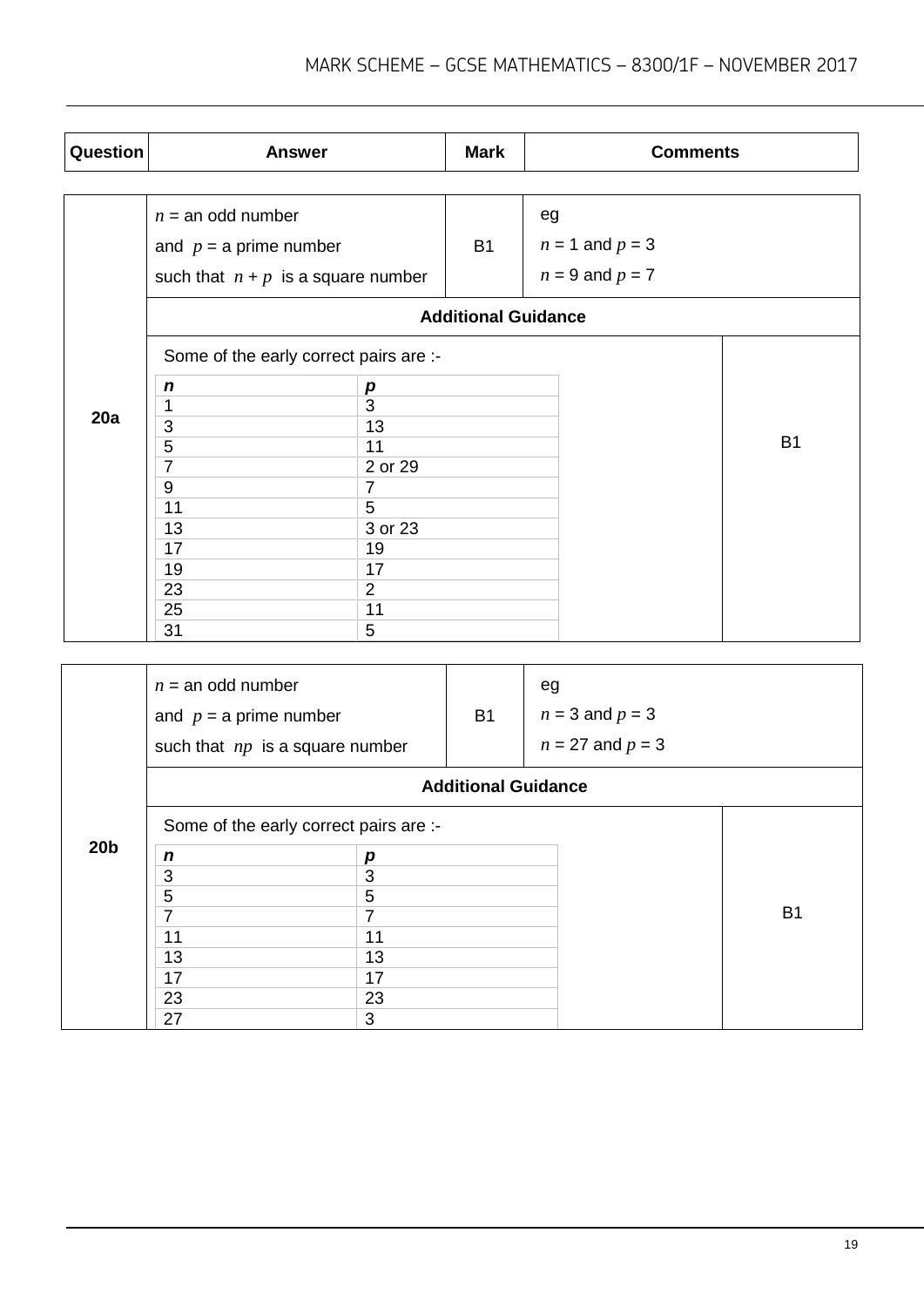| Question | <b>Answer</b>                                                                                                                                                                              | <b>Mark</b>    | <b>Comments</b> |                |  |
|----------|--------------------------------------------------------------------------------------------------------------------------------------------------------------------------------------------|----------------|-----------------|----------------|--|
|          | The arcs should be drawn from C or<br>from points the same distance from C<br><b>or</b><br>The lines are different lengths, so you<br>can't go from the ends<br><b>Additional Guidance</b> |                |                 |                |  |
|          | $CB \neq CD$                                                                                                                                                                               |                |                 | <b>B1</b>      |  |
|          | Not drawn an arc from C                                                                                                                                                                    | <b>B1</b>      |                 |                |  |
|          | He put compass in wrong place. He should have started at C but he<br>started at B and D                                                                                                    | <b>B1</b>      |                 |                |  |
| 21a      | Should be an arc on each line CB and CD                                                                                                                                                    | B <sub>0</sub> |                 |                |  |
|          | Arcs in wrong place                                                                                                                                                                        | B <sub>0</sub> |                 |                |  |
|          | Arcs aren't equal                                                                                                                                                                          | B <sub>0</sub> |                 |                |  |
|          | His line isn't in the centre of B and D                                                                                                                                                    | B <sub>0</sub> |                 |                |  |
|          | D has a longer line than B                                                                                                                                                                 |                |                 | B <sub>0</sub> |  |
|          | Arcs aren't the same radius                                                                                                                                                                |                |                 | B <sub>0</sub> |  |
|          | Should be an arc from B to D                                                                                                                                                               |                |                 | B <sub>0</sub> |  |
|          | Should be an arc from B to the line CD                                                                                                                                                     |                |                 | B <sub>0</sub> |  |
|          | Should be an intersection on CB and CD                                                                                                                                                     | B <sub>0</sub> |                 |                |  |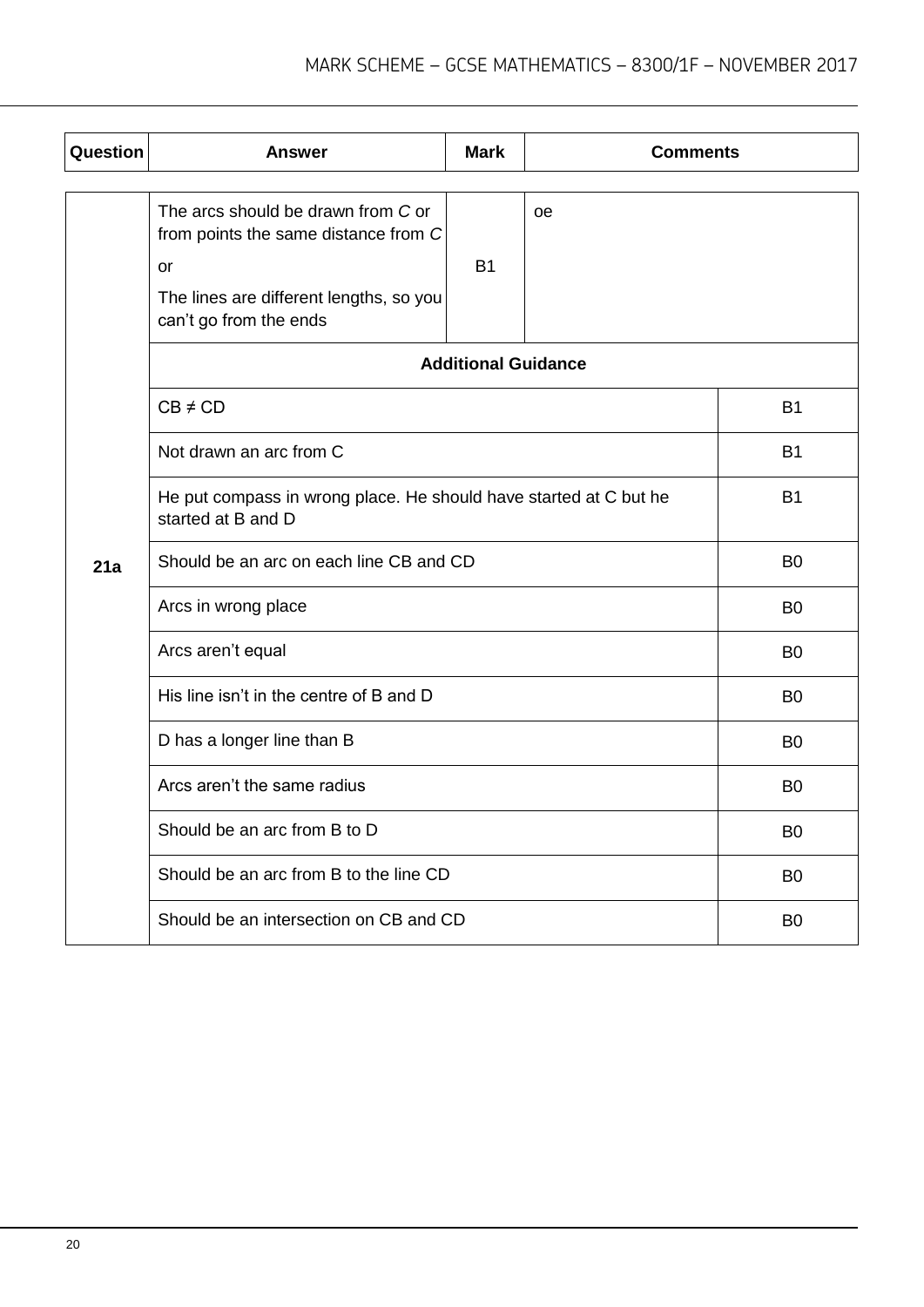| Question        | <b>Answer</b>                                                                   | <b>Mark</b>                                                                          | <b>Comments</b>          |                |
|-----------------|---------------------------------------------------------------------------------|--------------------------------------------------------------------------------------|--------------------------|----------------|
|                 | It should be a circle, (not a square)<br>or<br>The corners are too far away     | oe eg accept circle constructed inside<br>square, touching at midpoints of square to |                          |                |
|                 | <b>Additional Guidance</b>                                                      |                                                                                      |                          |                |
|                 | A correct diagram takes precedence over statements, otherwise ignore<br>diagram |                                                                                      |                          |                |
|                 | Any distances if quoted, eg to corners, should be accurate to within 2mm        |                                                                                      |                          |                |
|                 | Ignore any reference to the top point P                                         |                                                                                      |                          |                |
|                 | The corners are more than 3 (km or cm) away from the point                      |                                                                                      |                          | <b>B1</b>      |
|                 | Some points are more than 3 (km or cm) away                                     | <b>B1</b>                                                                            |                          |                |
|                 | It isn't 3 (km or cm) to the corners                                            | B <sub>1</sub>                                                                       |                          |                |
|                 | Each corner is [4.1, 4.5] (km or cm) from P (values represent tolerance)        | <b>B1</b>                                                                            |                          |                |
| 21 <sub>b</sub> | Each corner is more than 4 away                                                 | <b>B1</b>                                                                            |                          |                |
|                 | It should be a circle                                                           | <b>B1</b>                                                                            |                          |                |
|                 | Each point is 4.2 km from P<br>(not true)                                       | B <sub>0</sub>                                                                       |                          |                |
|                 | The corners of the square are 4 km                                              | B <sub>0</sub>                                                                       |                          |                |
|                 | The corners of the square are 4 km while the rest are 3 km                      | B <sub>0</sub>                                                                       |                          |                |
|                 | Each corner will be more than 1 km away                                         | B <sub>0</sub>                                                                       |                          |                |
|                 | She's measured 3 cm from P without checking the corners                         |                                                                                      |                          | B <sub>0</sub> |
|                 | It is not supposed to be this shape                                             |                                                                                      | (but what should it be?) | B <sub>0</sub> |
|                 | She has measured 4.3 km not 3                                                   | (not stated corners)                                                                 |                          | B <sub>0</sub> |
|                 | She hasn't shown all the points that represent 3 km                             |                                                                                      |                          | B <sub>0</sub> |
|                 | She hasn't plotted where all the 3 km points are                                |                                                                                      |                          | B <sub>0</sub> |
|                 | It shouldn't be a square                                                        |                                                                                      |                          | B <sub>0</sub> |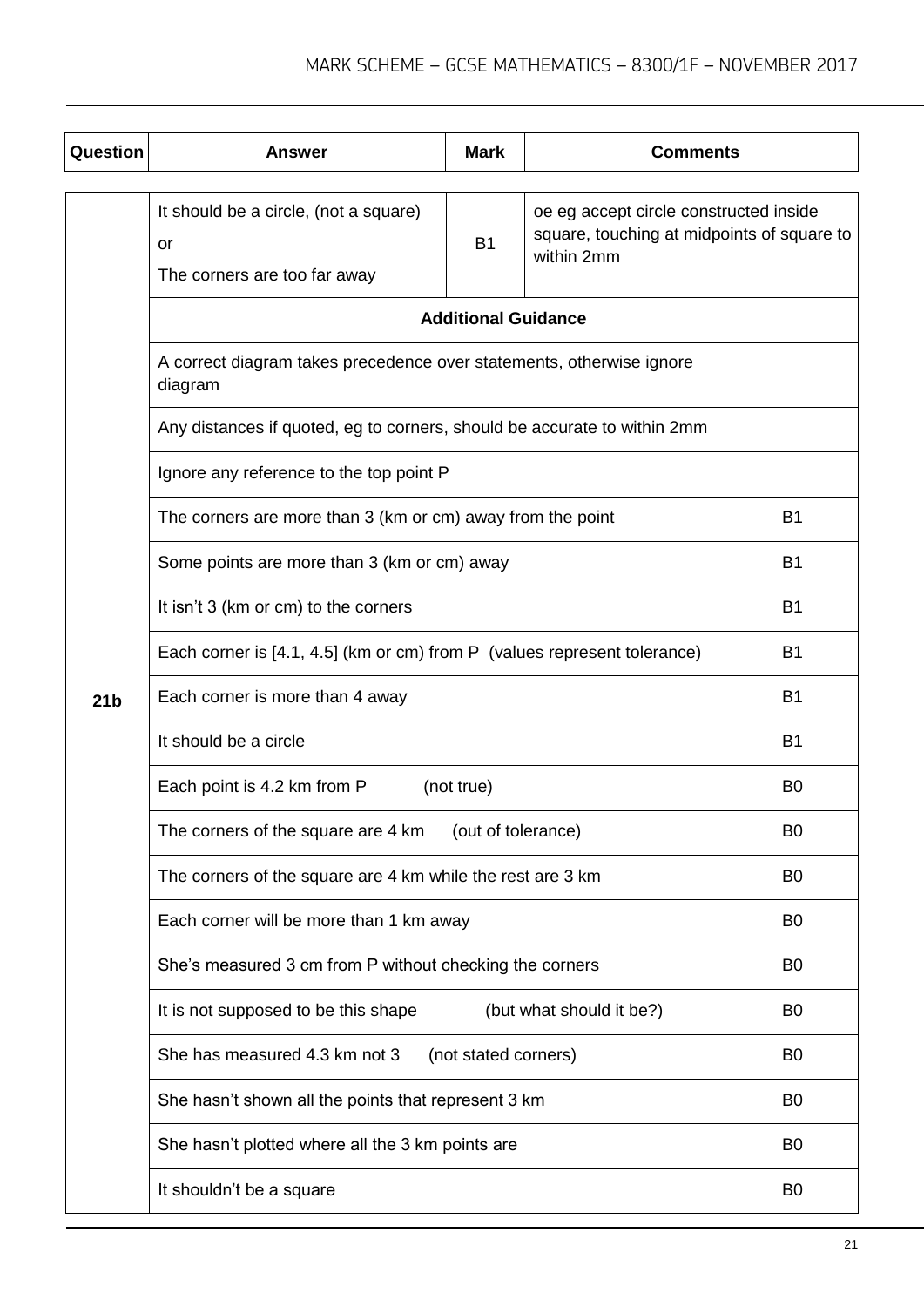| Question | <b>Answer</b>                                                                                                                                                                                                                                                                               | <b>Mark</b>                                                                           | <b>Comments</b>      |  |  |
|----------|---------------------------------------------------------------------------------------------------------------------------------------------------------------------------------------------------------------------------------------------------------------------------------------------|---------------------------------------------------------------------------------------|----------------------|--|--|
|          | One pair of equal, intersecting arcs<br>from the vertices of one side of the<br>rectangle                                                                                                                                                                                                   | M <sub>1</sub>                                                                        | tolerance $\pm$ 1 mm |  |  |
|          | Fully correct construction of line of<br>symmetry with either<br>two pairs of equal, intersecting arcs<br>from the vertices of the same side of<br>the rectangle<br>or<br>one pair of equal, intersecting arcs<br>from the vertices of one side of the<br>rectangle and the diagonals drawn | line of symmetry may be solid or dashed<br>but must touch opposite sides of rectangle |                      |  |  |
|          | <b>Additional Guidance</b>                                                                                                                                                                                                                                                                  |                                                                                       |                      |  |  |
|          | Correct line with no appropriately constructed arcs                                                                                                                                                                                                                                         | M0A0                                                                                  |                      |  |  |
| 21c      | 11.1                                                                                                                                                                                                                                                                                        |                                                                                       |                      |  |  |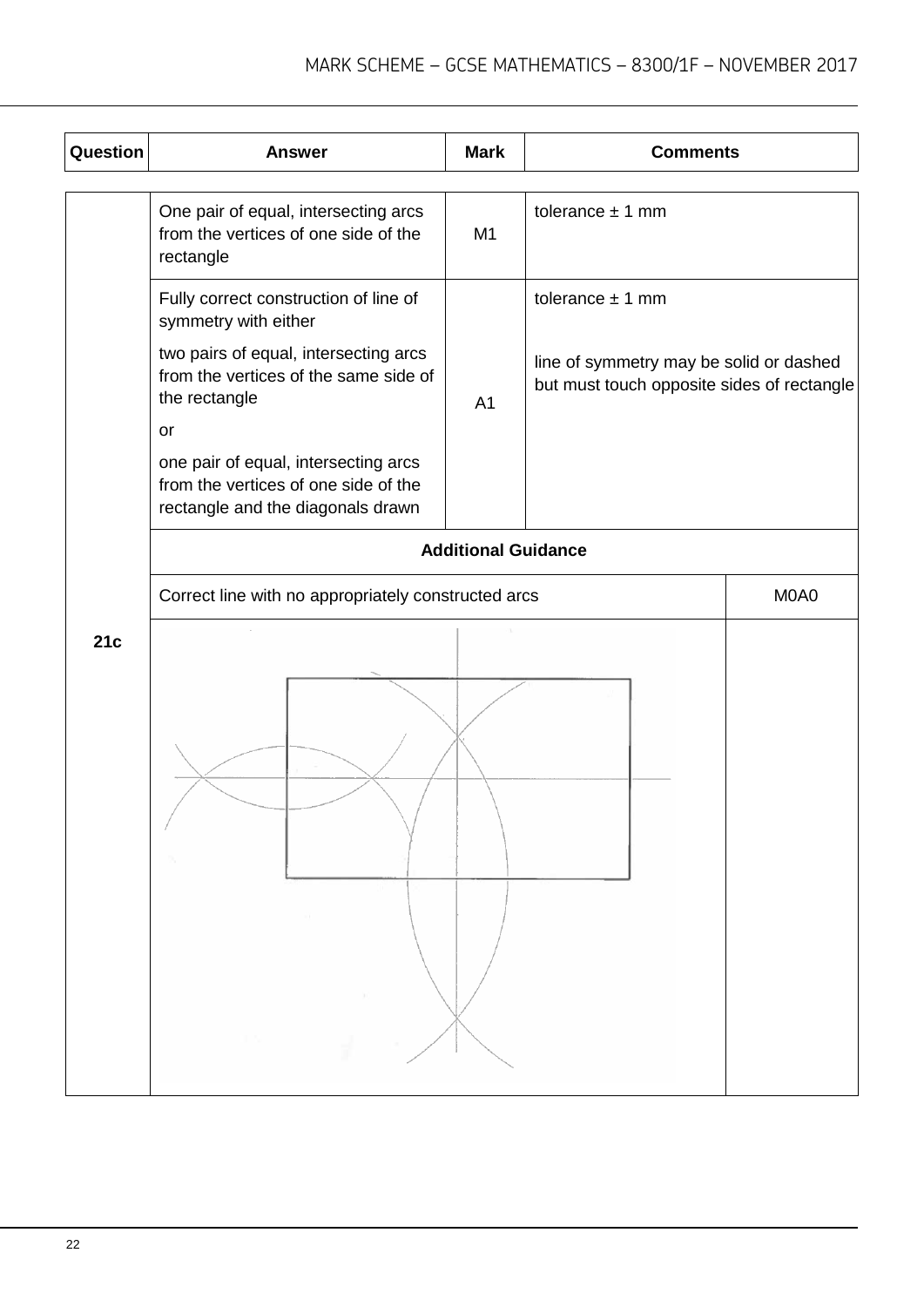| Question | <b>Answer</b>                                                                                                                                                                                                   |                                                                              | <b>Mark</b>        | <b>Comments</b>                                                                       |  |
|----------|-----------------------------------------------------------------------------------------------------------------------------------------------------------------------------------------------------------------|------------------------------------------------------------------------------|--------------------|---------------------------------------------------------------------------------------|--|
|          | <b>Alternative method 1</b>                                                                                                                                                                                     |                                                                              |                    |                                                                                       |  |
|          | $88 \div (7 + 4)$ or $88 \div 11$ or 8                                                                                                                                                                          |                                                                              | M1                 | $oe$ 11 $\times$ 8 = 88                                                               |  |
|          | their $8 \times 7$ and their $8 \times 4$<br>or their $8 \times 7$ and $88$ – their value<br>or their $8 \times 4$ and $88 -$ their value<br>or 56 and 32<br>or their $8 \times (7-4)$<br>or their $8 \times 3$ |                                                                              | M <sub>1</sub> dep | <b>oe</b><br>eg $8 \times 7 = 63$ and $88 - 63$<br>eg $8 \times 4 = 30$ and $88 - 30$ |  |
|          | 24                                                                                                                                                                                                              |                                                                              | A <sub>1</sub>     |                                                                                       |  |
|          | <b>Alternative method 2</b>                                                                                                                                                                                     |                                                                              |                    |                                                                                       |  |
| 22       | ratio $7:4$                                                                                                                                                                                                     | One correctly evaluated trial for two<br>numbers, other than 7 and 4, in the | M1                 | $eg 70 + 40 = 110$                                                                    |  |
|          | 56 and 32                                                                                                                                                                                                       |                                                                              | M <sub>1</sub> dep | $eg 56 + 32 = 88$                                                                     |  |
|          | 24                                                                                                                                                                                                              |                                                                              | A <sub>1</sub>     |                                                                                       |  |
|          | <b>Alternative method 3</b> using $x : y = 7 : 4$ (correct)                                                                                                                                                     |                                                                              |                    |                                                                                       |  |
|          | $4x = 7y$<br>and<br>$4x + 4y = 352$                                                                                                                                                                             | $4x = 7y$<br>and<br>$7x + 7y = 616$                                          | M <sub>1</sub>     | oe<br>forming equation from ratio and equating<br>coefficients                        |  |
|          | $11y = 352$<br>$11x = 616$<br>or $y = 32$<br>or $x = 56$                                                                                                                                                        |                                                                              | M1dep              | oe<br>equation in one variable                                                        |  |
|          | 24                                                                                                                                                                                                              |                                                                              | A1                 |                                                                                       |  |

**Alternative method 4 is on the next page**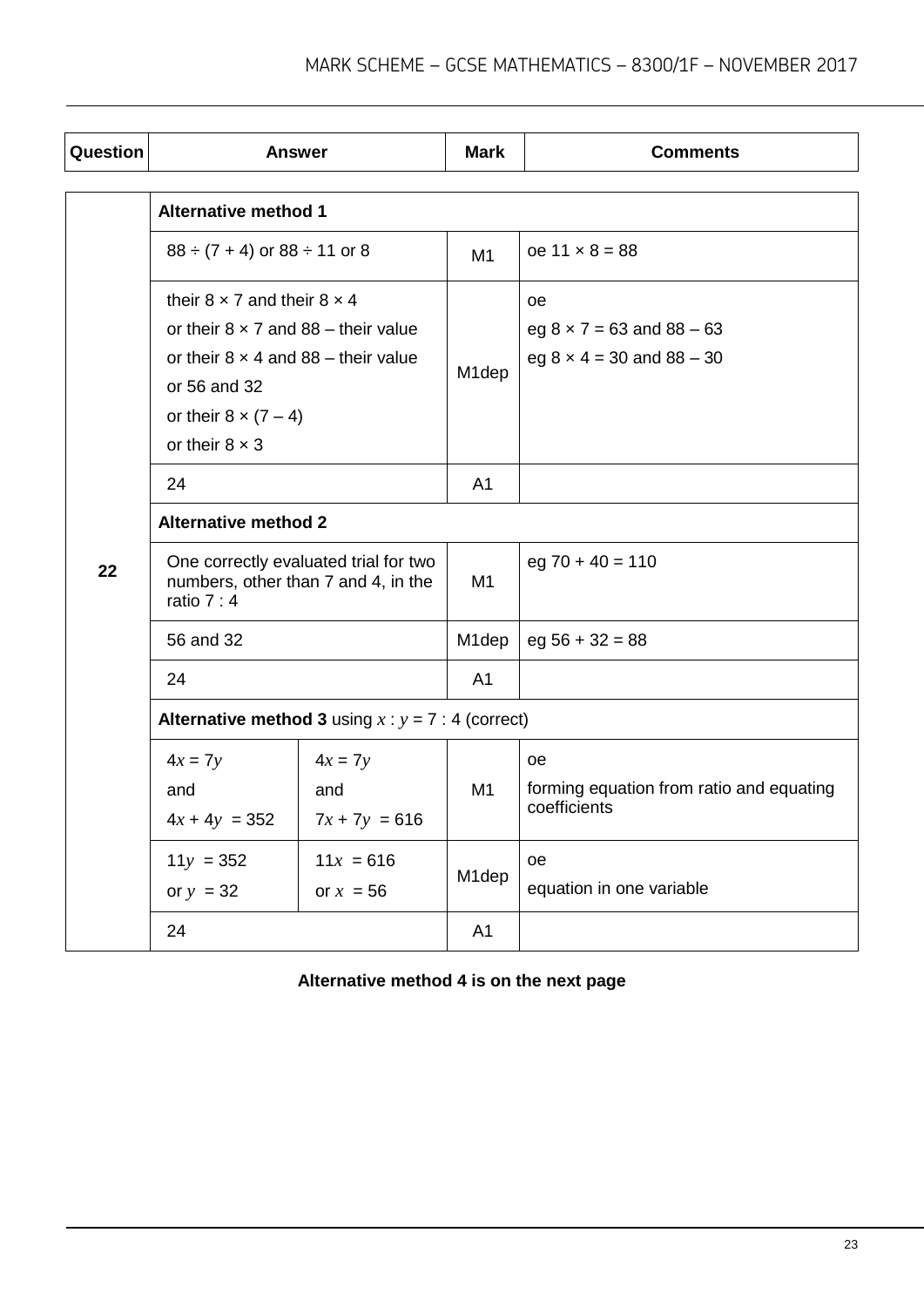| Question | <b>Answer</b>                                                                                          |                                                             | <b>Mark</b>        | <b>Comments</b>                                                |        |  |  |
|----------|--------------------------------------------------------------------------------------------------------|-------------------------------------------------------------|--------------------|----------------------------------------------------------------|--------|--|--|
|          | <b>Alternative method 4</b> using $x : y = 4 : 7$ (incorrect)                                          |                                                             |                    |                                                                |        |  |  |
|          | $7x = 4y$<br>$7x = 4y$<br>and<br>and<br>$4x + 4y = 352$<br>$7x + 7y = 616$                             |                                                             | M1                 | oe<br>forming equation from ratio and equating<br>coefficients |        |  |  |
|          | $11x = 352$<br>or $x = 32$                                                                             | $11y = 616$<br>or $y = 56$                                  | M1dep              | oe<br>equation in one variable                                 |        |  |  |
|          | their answer                                                                                           |                                                             | A <sub>0</sub>     |                                                                |        |  |  |
| 22 cont  |                                                                                                        | <b>Alternative method 5</b> using $x : y = 7 : 4$ (correct) |                    |                                                                |        |  |  |
|          | $x = \frac{7}{4}y$ or $y = \frac{4}{7}x$<br>or $x = 88 - y$ or $y = 88 - x$                            |                                                             | M <sub>1</sub>     | oe<br>making one variable the subject                          |        |  |  |
|          | $\frac{7y}{4} + y = 88$ or $\frac{11}{4}$ y = 88<br>or $x + \frac{4}{7}x = 88$ or $\frac{11}{7}x = 88$ |                                                             | M <sub>1</sub> dep | oe<br>equation in one variable                                 |        |  |  |
|          | 24                                                                                                     |                                                             | A <sub>1</sub>     |                                                                |        |  |  |
|          | <b>Alternative method 6</b> using $x : y = 4 : 7$ (incorrect)                                          |                                                             |                    |                                                                |        |  |  |
|          | $y = \frac{7}{4}x$ or $x = \frac{4}{7}y$<br>or $x = 88 - y$ or $y = 88 - x$                            |                                                             | M1                 | oe<br>making one variable the subject                          |        |  |  |
|          | $\frac{7}{4}x + x = 88$ or $\frac{11}{4}x = 88$<br>or $y + \frac{4}{7}y = 88$ or $\frac{11}{7}y = 88$  |                                                             | M <sub>1</sub> dep | oe<br>equation in one variable                                 |        |  |  |
|          | their answer                                                                                           |                                                             | A <sub>0</sub>     |                                                                |        |  |  |
|          | <b>Additional Guidance</b>                                                                             |                                                             |                    |                                                                |        |  |  |
|          |                                                                                                        | -24, with no incorrect working, implies 56 and 32           |                    |                                                                | M1M1A0 |  |  |
|          | $x = 32$ and $y = 56$                                                                                  |                                                             |                    |                                                                | M1M1A0 |  |  |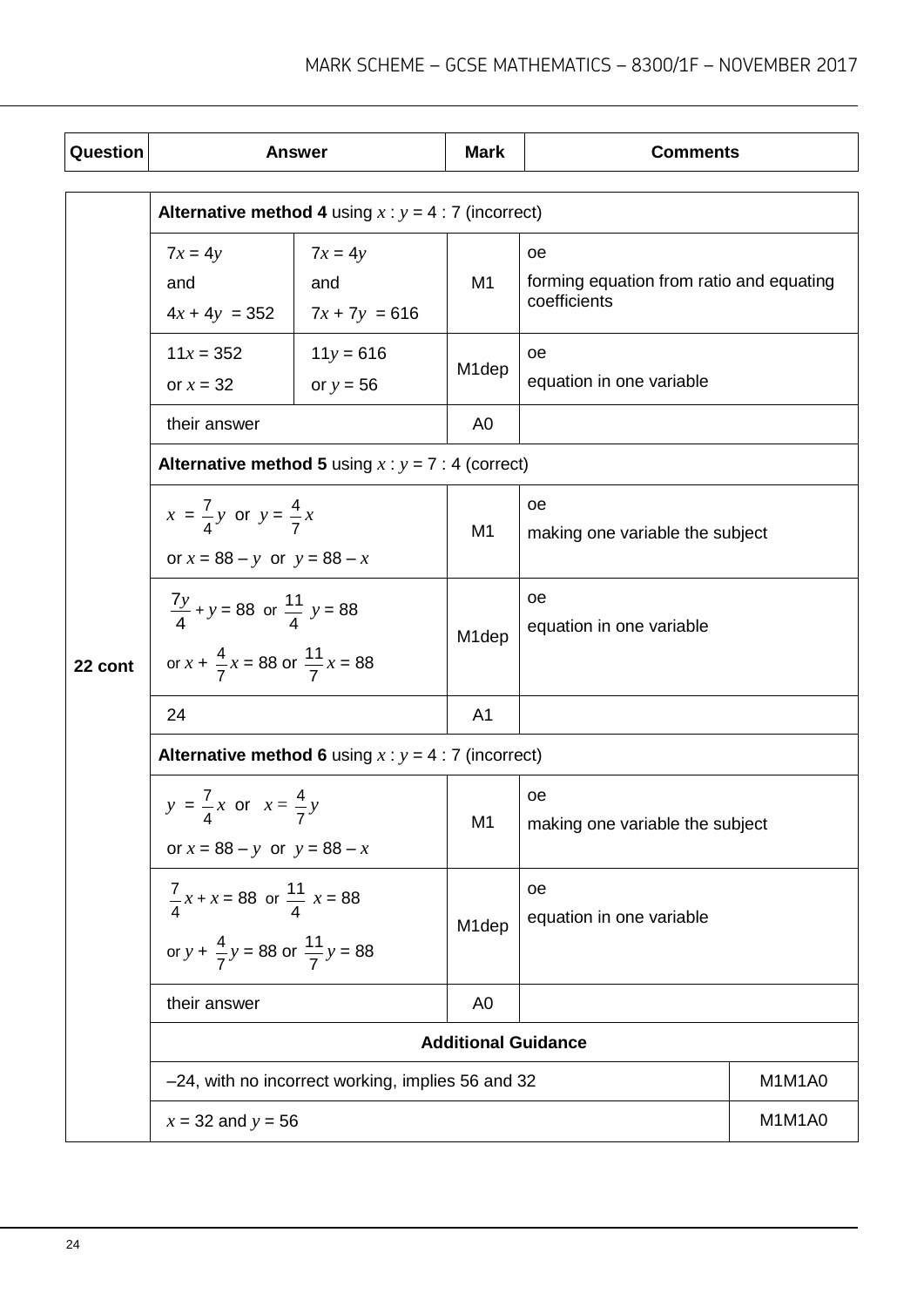| Question | <b>Answer</b>                                                                   | <b>Mark</b>                | <b>Comments</b>                                                                                                              |                |  |
|----------|---------------------------------------------------------------------------------|----------------------------|------------------------------------------------------------------------------------------------------------------------------|----------------|--|
|          | Valid criticism referring to the line<br>from $(0, 0)$ to $(10, 1)$             | <b>B1</b>                  | eg there shouldn't be a curve<br>need to be specific about the line shape, it<br>is not sufficient to simply say it is wrong |                |  |
|          | Valid criticism referring to the line<br>from $(15, 1)$                         | <b>B1</b>                  | oe<br>eg he never goes 2 km from home                                                                                        |                |  |
|          |                                                                                 | <b>Additional Guidance</b> |                                                                                                                              |                |  |
|          | Criticisms can be in either order                                               |                            |                                                                                                                              |                |  |
|          | A correct diagram takes precedence over statements, otherwise ignore<br>diagram |                            |                                                                                                                              |                |  |
|          | For first B1:                                                                   |                            |                                                                                                                              |                |  |
|          | The first part is curved                                                        |                            |                                                                                                                              | <b>B1</b>      |  |
|          | The curve should be a straight line                                             |                            |                                                                                                                              | <b>B1</b>      |  |
| 23       | He has drawn a curve for constant speed                                         | <b>B1</b>                  |                                                                                                                              |                |  |
|          | The line is curved which shows his speed was not consistent/constant            | <b>B1</b>                  |                                                                                                                              |                |  |
|          | He's not going at a constant speed to the shop (correct referral to graph)      | <b>B1</b>                  |                                                                                                                              |                |  |
|          | All lines should be straight                                                    |                            |                                                                                                                              | B <sub>1</sub> |  |
|          | Constant speed should be a diagonal/straight line                               |                            |                                                                                                                              | <b>B1</b>      |  |
|          | The line shouldn't curve                                                        |                            |                                                                                                                              | <b>B1</b>      |  |
|          | The constant speed should be /                                                  |                            |                                                                                                                              | <b>B1</b>      |  |
|          | The curved line shows he decreased speed                                        |                            |                                                                                                                              | <b>B1</b>      |  |
|          | It should be a straight line from 0 to 10                                       |                            |                                                                                                                              | <b>B1</b>      |  |
|          | It should be a straight line at the start                                       |                            |                                                                                                                              | <b>B1</b>      |  |
|          | A distance-time graph shouldn't have curves                                     |                            |                                                                                                                              | B <sub>0</sub> |  |

**Continued on next page**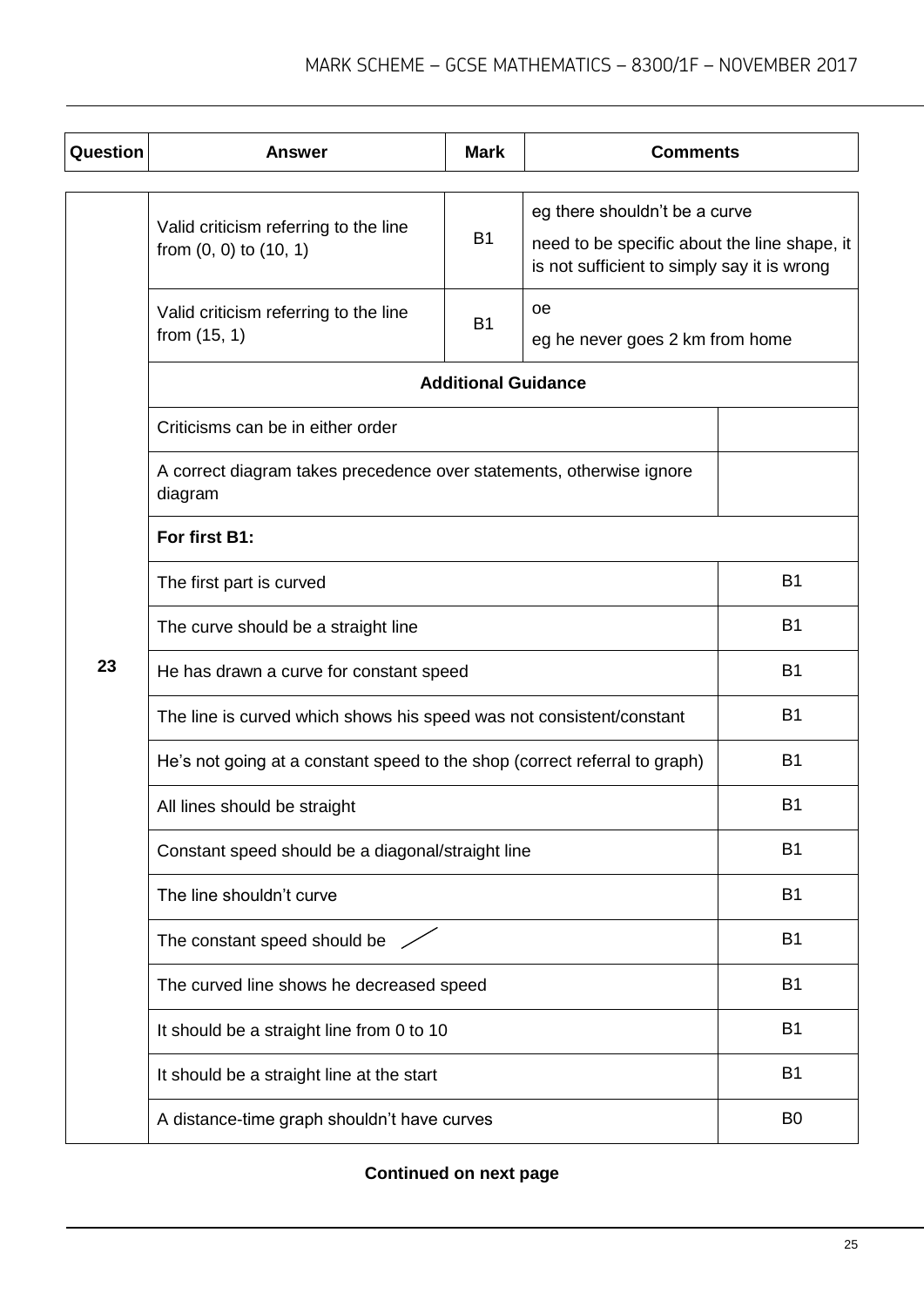|         | It should be a straight line ('It' seems to be referring to the whole graph)           | B <sub>0</sub> |
|---------|----------------------------------------------------------------------------------------|----------------|
|         | The curved line shows he increased and decreased speed                                 | B <sub>0</sub> |
|         | (referral to<br>He was walking at a range of speeds, so not consistent<br>whole graph) | B <sub>0</sub> |
|         | The constant speed is drawn incorrectly<br>(how?)                                      | B <sub>0</sub> |
|         | The lines should be curved or straight, not both                                       | B <sub>0</sub> |
|         | The curve should be a line of best fit                                                 | B <sub>0</sub> |
|         | It should be a straight line from 0 to 15<br>(it should be to 10)                      | B <sub>0</sub> |
|         | The curve is wrong<br>(how?)                                                           | B <sub>0</sub> |
|         | For 2nd B1:                                                                            |                |
|         | The line should go down at the end                                                     | <b>B1</b>      |
|         | He isn't walking home, he's walking further away                                       | <b>B1</b>      |
| 23 cont | He has walked away from home when he hasn't                                            | B <sub>1</sub> |
|         | The line should go back to the bottom of the graph                                     | <b>B1</b>      |
|         | The graph should return to zero                                                        | <b>B1</b>      |
|         | The last part should be decreasing (instead of increasing)                             | <b>B1</b>      |
|         | The line for him walking home should have negative gradient                            | <b>B1</b>      |
|         | The graph shows he didn't walk home                                                    | <b>B1</b>      |
|         | The line for him walking home should have negative correlation                         | B <sub>0</sub> |
|         | The line for the journey home goes the wrong way                                       | B <sub>0</sub> |
|         | The graph does not show his journey home                                               | B <sub>0</sub> |
|         | His house is 2 km away from the shop                                                   | B <sub>0</sub> |
|         | The line should be decreasing instead of increasing (which line?)                      | B <sub>0</sub> |
|         | His home is 1 km from the shop not 2 km                                                | B <sub>0</sub> |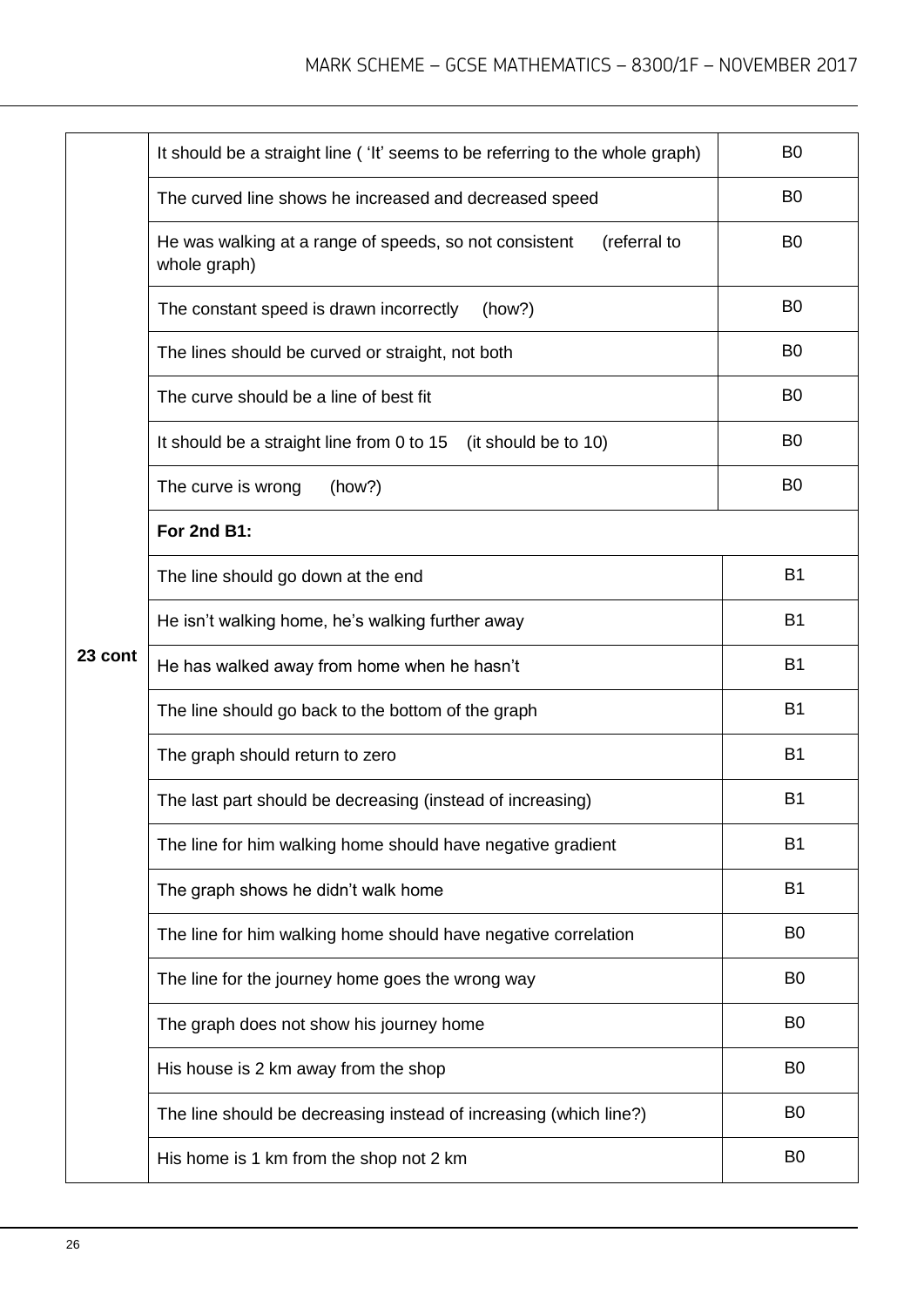| Question                    | <b>Answer</b>                                                                                                                    | <b>Mark</b>    | <b>Comments</b>        |                |
|-----------------------------|----------------------------------------------------------------------------------------------------------------------------------|----------------|------------------------|----------------|
|                             |                                                                                                                                  |                |                        |                |
|                             | <b>Alternative method 1</b>                                                                                                      |                |                        |                |
|                             | Three whole numbers that each are<br>less than 80 and have units digit 4                                                         |                |                        |                |
|                             | or                                                                                                                               | M1             |                        |                |
|                             | States that each number must have<br>units digit 4                                                                               |                |                        |                |
|                             | 82                                                                                                                               | A <sub>1</sub> |                        |                |
| <b>Alternative method 2</b> |                                                                                                                                  |                |                        |                |
| 24                          | Correctly evaluated trial for three<br>whole numbers, none of which are<br>a multiple of 10, and that, when<br>rounded, total 70 | M <sub>1</sub> | $eg$ 33 + 33 + 13 = 79 |                |
|                             | 82                                                                                                                               | A <sub>1</sub> |                        |                |
| <b>Additional Guidance</b>  |                                                                                                                                  |                |                        |                |
|                             | $39 + 33 + 13 = 85$<br>$(40 + 30 + 10 = 80)$                                                                                     |                |                        | M <sub>0</sub> |
|                             | Beware 82 from incorrect values, eg $39 + 24 + 19 = 82$                                                                          |                |                        | M0A0           |
|                             | Ignore incorrectly evaluated trials that do not solely lead to the answer                                                        |                |                        |                |

|    | $n -$                      | B <sub>1</sub> |  |  |
|----|----------------------------|----------------|--|--|
| 25 | <b>Additional Guidance</b> |                |  |  |
|    |                            |                |  |  |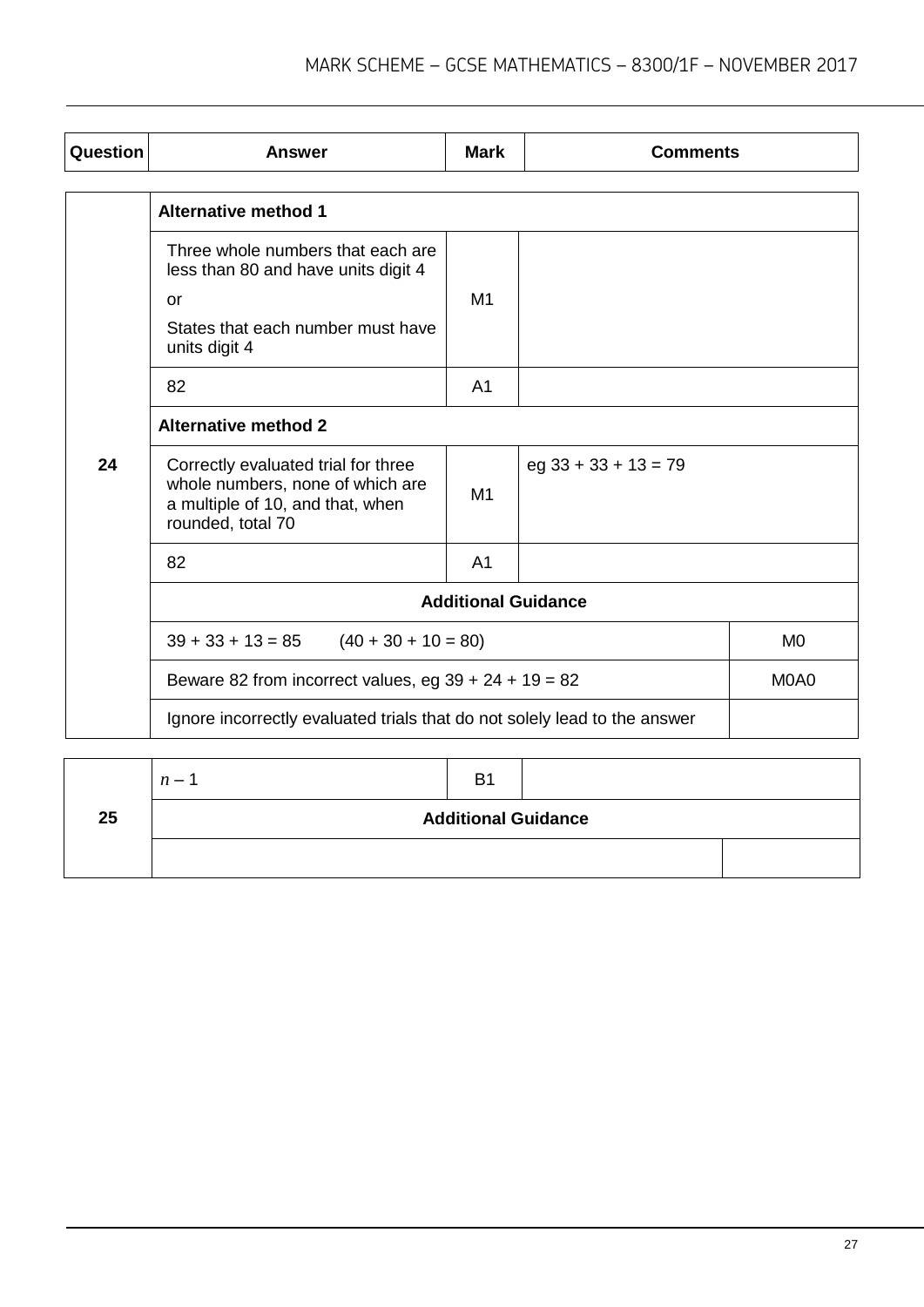| Question | <b>Answer</b>                                                                                                                                                                                     | <b>Mark</b>    | <b>Comments</b>  |             |
|----------|---------------------------------------------------------------------------------------------------------------------------------------------------------------------------------------------------|----------------|------------------|-------------|
|          |                                                                                                                                                                                                   |                |                  |             |
|          | $\frac{1}{2}(b+2b)h$ or $3 \times \frac{1}{2}bh$                                                                                                                                                  | M1             | oe               |             |
|          | 1.5 <i>bh</i> or $\frac{3}{2}$ <i>bh</i> or $\frac{3bh}{2}$ or 1 $\frac{1}{2}$ <i> bh</i>                                                                                                         | A <sub>1</sub> | accept hb for bh |             |
|          | <b>Additional Guidance</b><br>Correct expression with $x$ , $\div$ or brackets<br>Condone units within expressions for M1 only<br>Condone the expression given within a formula<br>eg $A = 1.5hb$ |                |                  |             |
| 26(a)    |                                                                                                                                                                                                   |                |                  |             |
|          |                                                                                                                                                                                                   |                |                  |             |
|          |                                                                                                                                                                                                   |                |                  |             |
|          |                                                                                                                                                                                                   |                |                  |             |
|          | Condone correct expression stated and then equated to a value or with<br>values substituted                                                                                                       |                |                  | <b>M1A1</b> |
|          |                                                                                                                                                                                                   |                |                  |             |

| 26(b) | $3b + 2s$<br>or $3b = 2s$<br>or $4s$                         | M <sub>1</sub> | oe                                          |             |
|-------|--------------------------------------------------------------|----------------|---------------------------------------------|-------------|
|       | 6b                                                           | A <sub>1</sub> | <sub>oe</sub><br>$eg b + b + b + b + b + b$ |             |
|       | <b>Additional Guidance</b>                                   |                |                                             |             |
|       | Condone the expression given within a formula<br>eg $P = 6b$ |                |                                             | <b>M1A1</b> |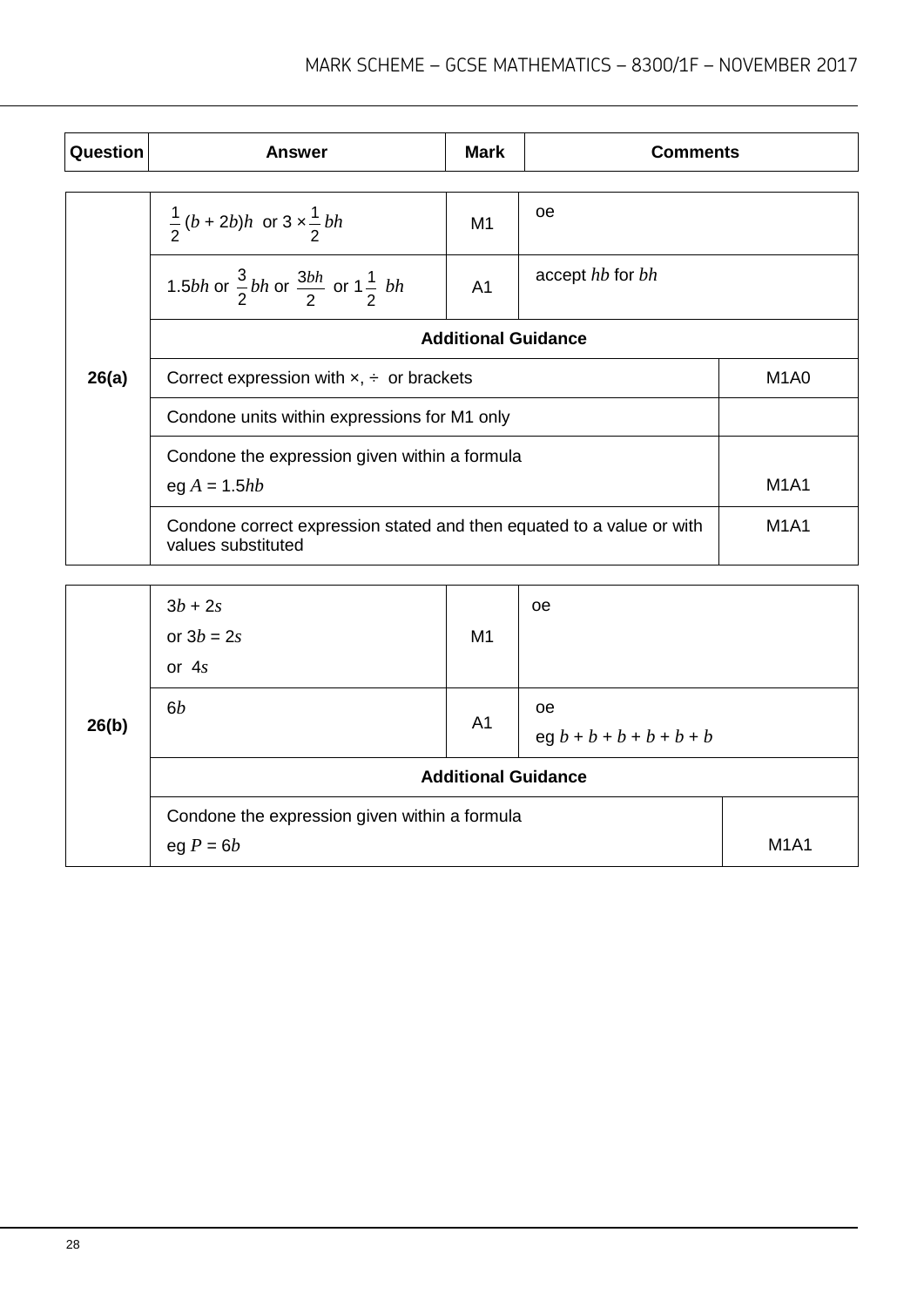| Question | <b>Answer</b>                                                                                                                                                      | <b>Mark</b> | <b>Comments</b>                      |                               |
|----------|--------------------------------------------------------------------------------------------------------------------------------------------------------------------|-------------|--------------------------------------|-------------------------------|
|          |                                                                                                                                                                    |             |                                      |                               |
|          | $\pi \times 6 \times 6$<br>or $36\pi$ or [113, 113.112]<br>or $9 \times [3.14, 3.142]$ or [28.26, 28.3]                                                            | M1          | oe<br>accept [3.14, 3.142] for $\pi$ |                               |
|          | $9\pi$ or $9 \times \pi$ or $\pi9$ or $\pi \times 9$                                                                                                               | A1          |                                      |                               |
| 27       | <b>Additional Guidance</b><br>$36\pi$ followed by an incorrect method<br>eg $36\pi \div 2 = 18 \pi$ with answer 18 $\pi$<br>Answer of $9\pi$ from $\pi \times 3^2$ |             |                                      |                               |
|          |                                                                                                                                                                    |             |                                      |                               |
|          |                                                                                                                                                                    |             |                                      |                               |
|          |                                                                                                                                                                    |             |                                      |                               |
|          | $9\pi$ and [28.26, 28.3] given on answer line                                                                                                                      |             |                                      | M <sub>1</sub> A <sub>0</sub> |
|          | $\pi r^2$ stated but followed by 36 or 9                                                                                                                           |             |                                      | M <sub>0</sub> A <sub>0</sub> |

|     | $1.25 \times 10^{4}$                   | <b>B1</b> | accept $10^4 \times 1.25$ |                |  |
|-----|----------------------------------------|-----------|---------------------------|----------------|--|
| 28a | <b>Additional Guidance</b>             |           |                           |                |  |
|     | $1.2 \times 10^4$ or $1.3 \times 10^4$ |           |                           | B <sub>0</sub> |  |

|     | 0.034                                        | <b>B1</b>                  | $\frac{34}{1000}$ (oe fraction) |  |
|-----|----------------------------------------------|----------------------------|---------------------------------|--|
| 28b |                                              | <b>Additional Guidance</b> |                                 |  |
|     | If fraction given, ignore attempts to cancel |                            |                                 |  |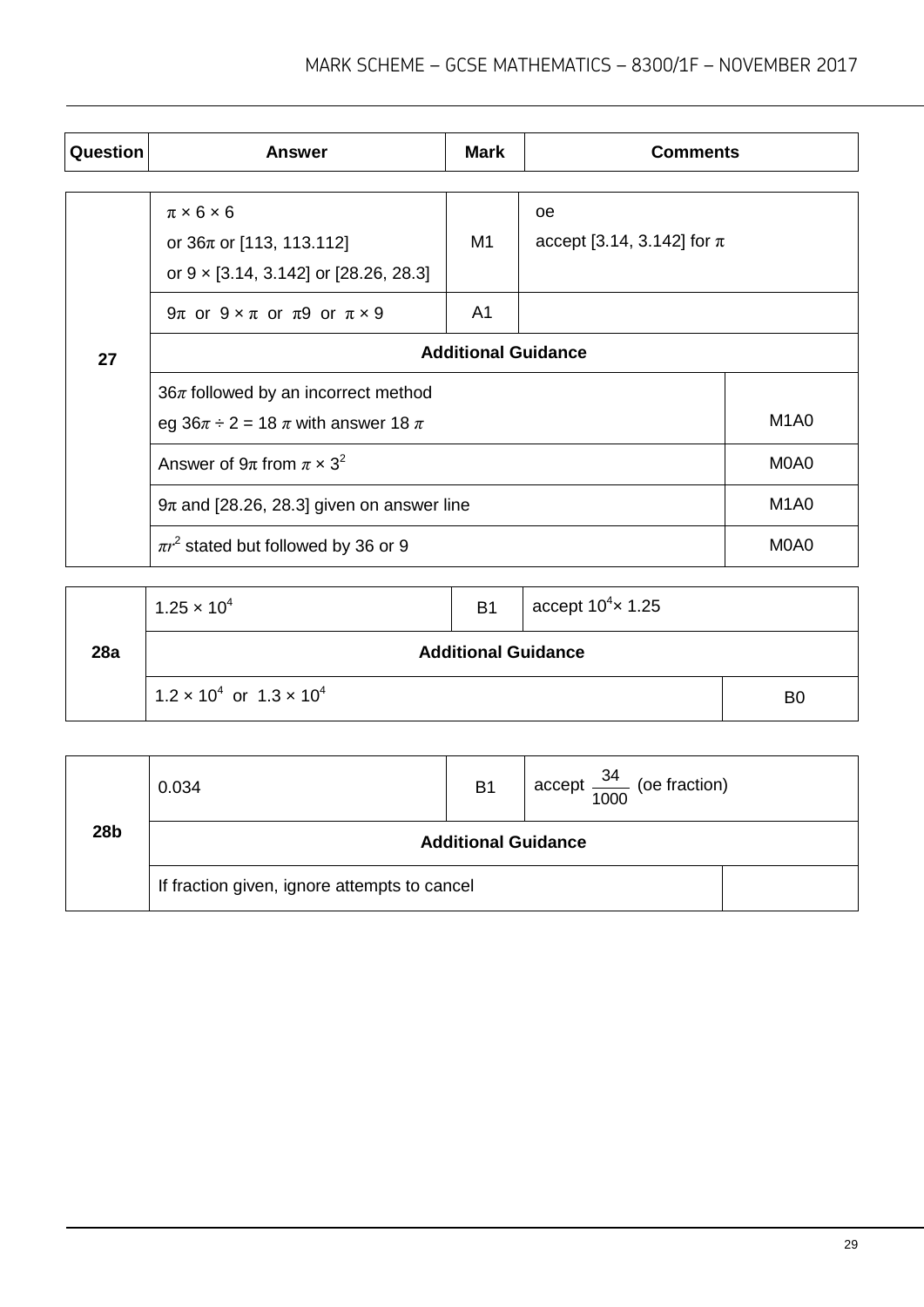| Question | <b>Answer</b>                                                                                                                                                                                                     | <b>Mark</b>                | <b>Comments</b>               |                |  |
|----------|-------------------------------------------------------------------------------------------------------------------------------------------------------------------------------------------------------------------|----------------------------|-------------------------------|----------------|--|
|          | $((\sqrt{3})^2 = 3$ and $((\sqrt{2})^2 = 2)$<br>or $(\sqrt{6})^2$ or $\sqrt{6^2}$ or $\sqrt{36}$<br>or $\sqrt{9} \times \sqrt{4}$ or $\sqrt{9 \times 4}$                                                          | M1                         |                               |                |  |
|          | 6                                                                                                                                                                                                                 | A <sub>1</sub>             |                               |                |  |
|          |                                                                                                                                                                                                                   | <b>Additional Guidance</b> |                               |                |  |
|          | $3 \times 2 = 6$ with answer eg $\sqrt{6}$ or $6^4$                                                                                                                                                               | M0A0                       |                               |                |  |
| 29       | Condone $\sqrt{3}$ = 1.7, 1.7 <sup>2</sup> = 3 and $\sqrt{2}$ = 1.4, 1.4 <sup>2</sup> = 2,<br>otherwise<br>$\sqrt{3}$ or $\sqrt{2}$ or $3^2$ or $2^2$ incorrectly evaluated does not score even if<br>answer is 6 |                            |                               |                |  |
|          | eg $\sqrt{3}$ = 1.5, 1.5 <sup>2</sup> = 3, answer 6                                                                                                                                                               |                            | M <sub>0</sub> A <sub>0</sub> |                |  |
|          | $\sqrt{2}$ = 1, 1 <sup>2</sup> = 2                                                                                                                                                                                |                            | M <sub>0</sub> A <sub>0</sub> |                |  |
|          | $3^2 = 6$ , $\sqrt{6} = 3$                                                                                                                                                                                        |                            |                               | M <sub>0</sub> |  |
|          | $(\sqrt{6})^4$                                                                                                                                                                                                    |                            | M0A0                          |                |  |
|          | $\sqrt{2}=1$                                                                                                                                                                                                      |                            | M <sub>0</sub>                |                |  |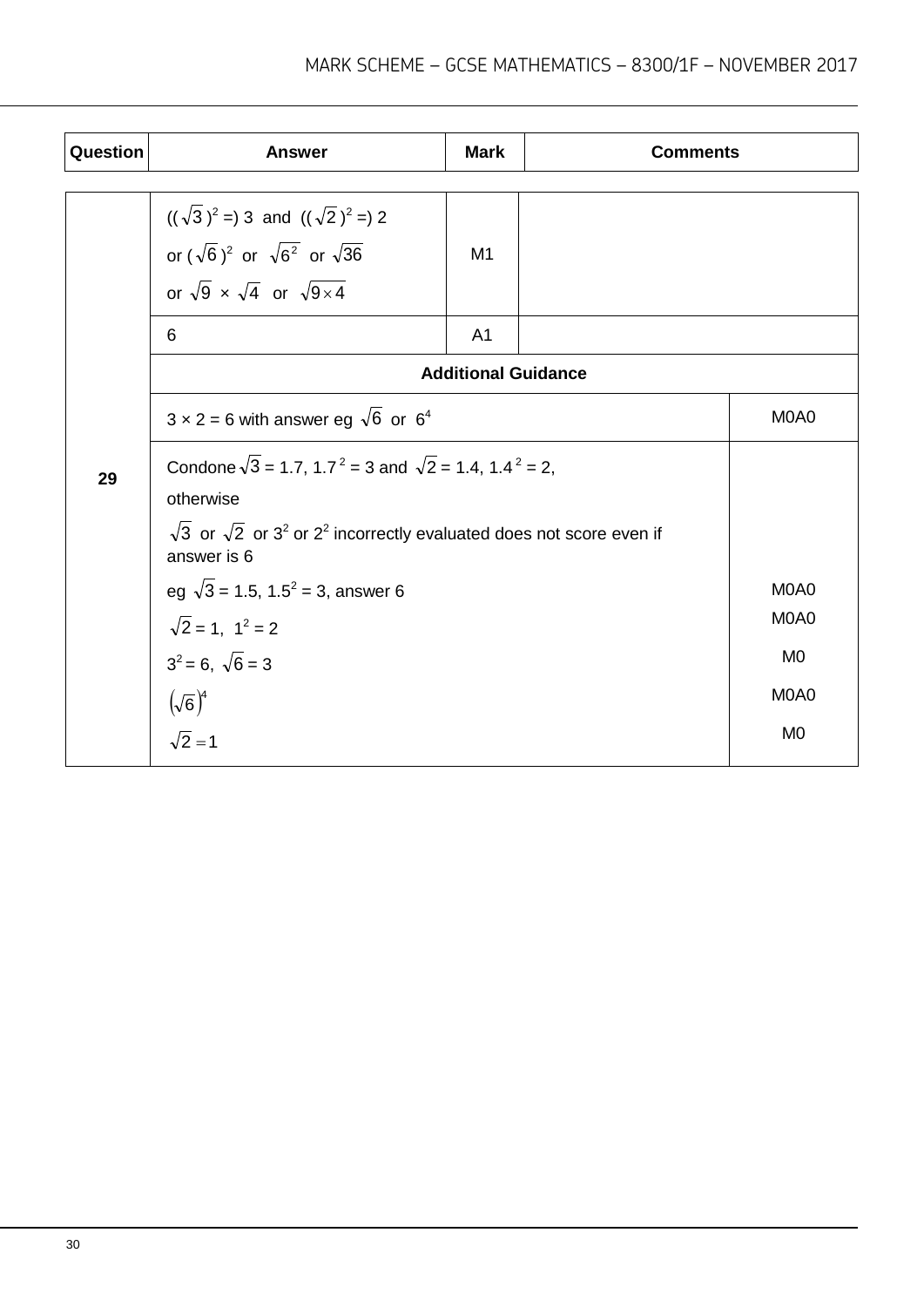| Question | <b>Answer</b>                                                                                                                                              | <b>Mark</b>        | <b>Comments</b>                                                                  |
|----------|------------------------------------------------------------------------------------------------------------------------------------------------------------|--------------------|----------------------------------------------------------------------------------|
|          | <b>Alternative method 1</b>                                                                                                                                |                    |                                                                                  |
| 30       | $x + 2x + 2x + 10$ or $5x + 10$<br>or $x + 2x + 2x + 10 + 90$<br>or $5x + 100$                                                                             | M1                 | <b>oe</b>                                                                        |
|          | $x + 2x + 2x + 10 = 360 - 90$<br>or $5x + 10 = 270$<br>or $x + 2x + 2x + 10 + 90 = 360$<br>or $5x + 100 = 360$<br>or $5x = 260$                            | M <sub>1</sub> dep | <b>oe</b>                                                                        |
|          | $(x = 52 \text{ or } 2x = 104$<br>or $2x + 10 = 114$                                                                                                       | A <sub>1</sub>     | may be on diagram                                                                |
|          | 114<br>$\frac{4}{0}$ or $\frac{57}{180}$ or $\frac{38}{120}$ or $\frac{19}{60}$<br>120<br>360<br>or 0.31(6) or 0.317 or 0.32<br>or 31(.6)% or 31.7% or 32% | B <sub>1ft</sub>   | $2 \times$ their $52 + 10$<br>ft<br>360<br>their angle for C<br><b>or</b><br>360 |

#### **Alternative method 2 is on the next page**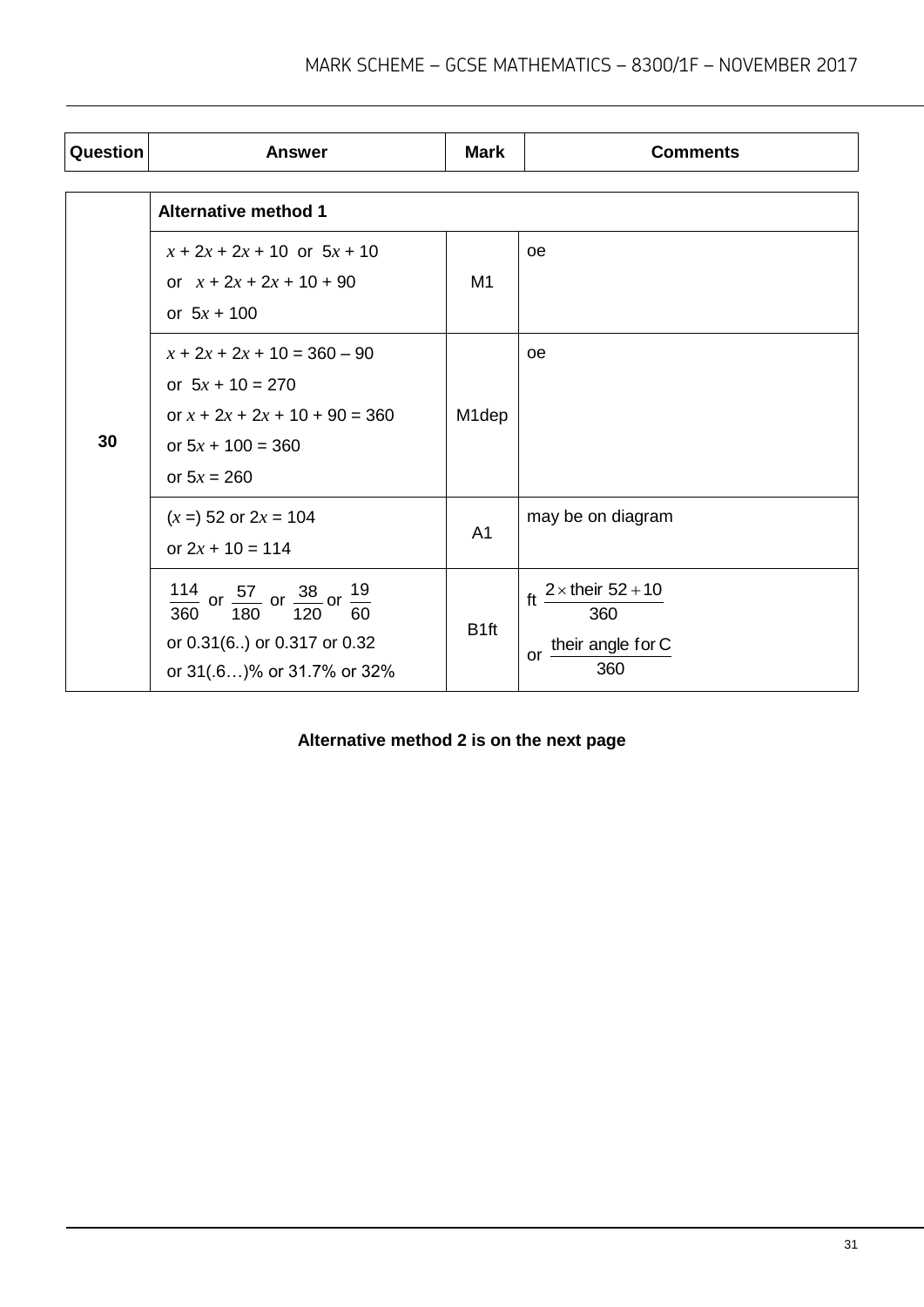| <b>Question</b> | <b>Answer</b>                                                                                                                                                                                          | <b>Mark</b>        | <b>Comments</b>                                                                              |                               |
|-----------------|--------------------------------------------------------------------------------------------------------------------------------------------------------------------------------------------------------|--------------------|----------------------------------------------------------------------------------------------|-------------------------------|
|                 |                                                                                                                                                                                                        |                    |                                                                                              |                               |
| 30 cont         | <b>Alternative method 2</b><br>$\frac{90}{360} + \frac{x}{360} + \frac{2x}{360} + P(C) = 1$<br>or $\frac{90}{360} + \frac{x}{360} + \frac{2x}{360} + \frac{2x + 10}{360}$<br>or $\frac{2x+10}{5x+100}$ | M <sub>1</sub>     | oe                                                                                           |                               |
|                 | $\frac{90}{360} + \frac{x}{360} + \frac{2x}{360} + \frac{2x + 10}{360} = 1$                                                                                                                            | M <sub>1</sub> dep | oе                                                                                           |                               |
|                 | $(x = 52$ or $2x = 104$<br>or $2x + 10 = 114$                                                                                                                                                          | A <sub>1</sub>     | may be on diagram                                                                            |                               |
|                 | $\frac{114}{360}$ or $\frac{57}{180}$ or $\frac{38}{120}$ or $\frac{19}{60}$<br>or 0.31(6) or 0.317 or 0.32<br>or 31(.6)% or 31.7% or 32%                                                              | B <sub>1ft</sub>   | ft $\frac{2 \times \text{their } 52 + 10}{360}$<br>or $\frac{\text{their angle for C}}{360}$ |                               |
|                 | <b>Additional Guidance</b>                                                                                                                                                                             |                    |                                                                                              |                               |
|                 | 114<br>Ignore incorrect simplification or conversion after $\frac{1}{360}$ oe                                                                                                                          |                    |                                                                                              | M1M1A1B1                      |
|                 | $\frac{360-10-90}{5}$ oe                                                                                                                                                                               |                    |                                                                                              | M <sub>1</sub> M <sub>1</sub> |
|                 | $x + 2x + 2x + 10$ followed by $6x + 10 = 270$                                                                                                                                                         |                    |                                                                                              | M <sub>1</sub> M <sub>0</sub> |
|                 | Do not accept decimal within fraction for final answer if correct fraction<br>not seen                                                                                                                 |                    |                                                                                              |                               |
|                 | The follow through is not available if A1 awarded                                                                                                                                                      |                    |                                                                                              |                               |